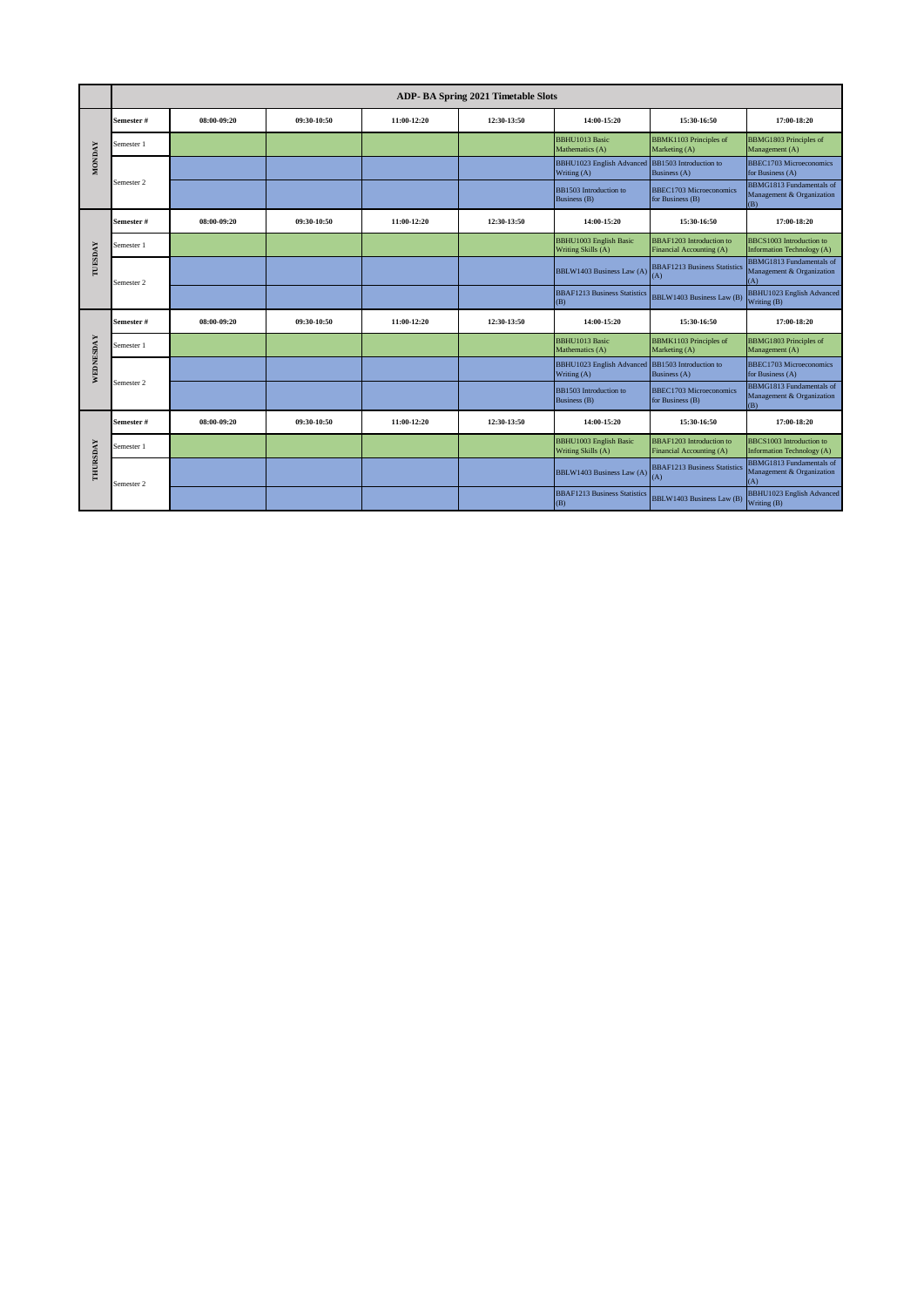|               |            |             |             |             | <b>AF-ADP Spring 2021 Timetable Slots</b> |                             |                                            |                                                   |
|---------------|------------|-------------|-------------|-------------|-------------------------------------------|-----------------------------|--------------------------------------------|---------------------------------------------------|
|               | Semester # | 08:00-09:20 | 09:30-10:50 | 11:00-12:20 | 12:30-13:50                               | 14:00-15:20                 | 15:30-16:50                                | 17:00-18:20                                       |
| <b>MONDAY</b> | Semester 1 |             |             |             |                                           | FA1203 Accounting I         | FAHU1003 Functional English                | FACS1003 Fundamental of<br>Computing & E-Commerce |
|               | Semester 2 |             |             |             |                                           | FALW1403 Business Law (A)   | FAHU1013 English Advanced<br>Writing (A)   | FA1223 Business Finance (A)                       |
|               | Semester # | 08:00-09:20 | 09:30-10:50 | 11:00-12:20 | 12:30-13:50                               | 14:00-15:20                 | 15:30-16:50                                | 17:00-18:20                                       |
| TUESDAY       | Semester 1 |             |             |             |                                           | FA1213 Business Mathematics | FAEC1703 Introduction to<br>Economics      | FAMG1803 Introduction to<br><b>Business</b>       |
|               | Semester 2 |             |             |             |                                           | FA1233 Accounting II (A)    | FAMG1813 Introduction to<br>Management (A) | FAMK1103 Fundamentals of<br>Marketing (A)         |
|               | Semester # | 08:00-09:20 | 09:30-10:50 | 11:00-12:20 | 12:30-13:50                               | 14:00-15:20                 | 15:30-16:50                                | 17:00-18:20                                       |
| WEDNESDAY     | Semester 1 |             |             |             |                                           | FA1203 Accounting I         | FAHU1003 Functional English                | FACS1003 Fundamental of<br>Computing & E-Commerce |
|               |            |             |             |             |                                           | FALW1403 Business Law (A)   | FAHU1013 English Advanced<br>Writing (A)   | FA1223 Business Finance (A)                       |
|               | Semester # | 08:00-09:20 | 09:30-10:50 | 11:00-12:20 | 12:30-13:50                               | 14:00-15:20                 | 15:30-16:50                                | 17:00-18:20                                       |
| THURSDAY      | Semester 1 |             |             |             |                                           | FA1213 Business Mathematics | FAEC1703 Introduction to<br>Economics      | FAMG1803 Introduction to<br><b>Business</b>       |
|               | Semester 2 |             |             |             |                                           | FA1233 Accounting II (A)    | FAMG1813 Introduction to<br>Management (A) | FAMK1103 Fundamentals of<br>Marketing (A)         |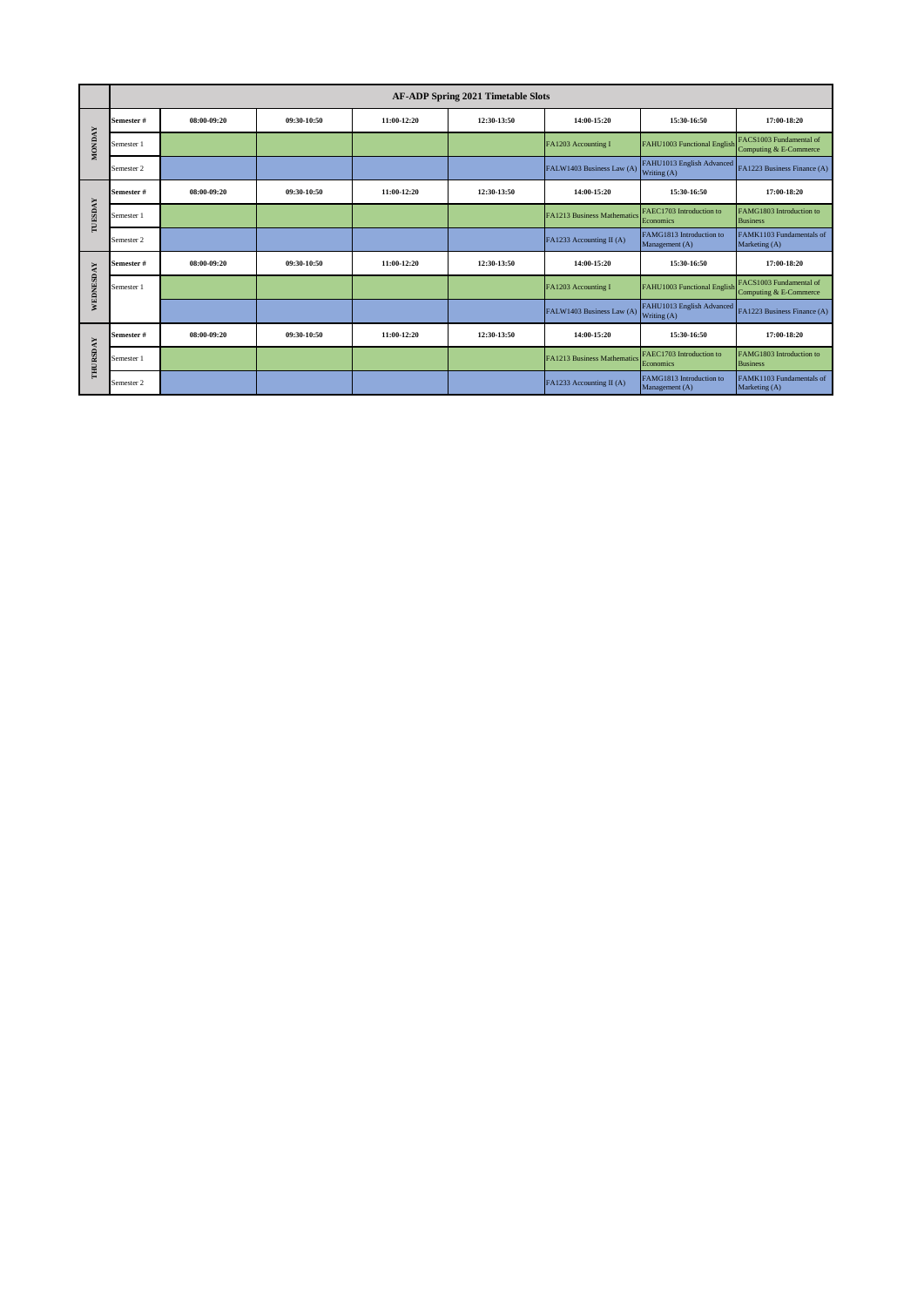|            | <b>BBA- (HONS.) Spring 2021 Timetable Slots</b>       |                                                              |                                                               |                                                          |                                                       |                                                       |                                                       |                                                         |  |  |
|------------|-------------------------------------------------------|--------------------------------------------------------------|---------------------------------------------------------------|----------------------------------------------------------|-------------------------------------------------------|-------------------------------------------------------|-------------------------------------------------------|---------------------------------------------------------|--|--|
|            | Semester #                                            | 08:00-09:20                                                  | 09:30-10:50                                                   | 11:00-12:20                                              | 12:30-13:50                                           | 14:00-15:20                                           | 15:30-16:50                                           | 17:00-18:20                                             |  |  |
|            |                                                       | BAIT1003 Introduction to<br>Information Technology (A)       | <b>BAEL1013 English Reading</b><br>and Comprehension (A)      | BAHU1023 Business and<br>Ethics (A)                      |                                                       |                                                       |                                                       |                                                         |  |  |
|            |                                                       | <b>BAEL1013 English Reading</b><br>und Comprehension (B)     | <b>BAHU1023 Business and</b><br>Ethics (B)                    | <b>BAMT1003 Basic</b><br>Mathematics (B)                 |                                                       |                                                       |                                                       |                                                         |  |  |
|            |                                                       | <b>BAHU1023 Business and</b><br>Ethics (C)                   | <b>BAMT1003 Basic</b><br>Mathematics (C)                      | <b>BAEL1003 Basic English</b><br>Writing (C)             |                                                       |                                                       |                                                       |                                                         |  |  |
|            | Semester 1                                            | <b>BAMT1003 Basic</b><br>Mathematics (D)                     | <b>BAEL1003 Basic English</b><br>Writing (D)                  | <b>BAEL1013 English Reading</b><br>and Comprehension (D) |                                                       |                                                       |                                                       |                                                         |  |  |
|            |                                                       | <b>BAEL1003 Basic English</b><br>Writing (E)                 | <b>BAIT1003</b> Introduction to<br>Information Technology (E) |                                                          |                                                       |                                                       |                                                       |                                                         |  |  |
|            |                                                       | <b>BAIT1003</b> Introduction to<br>nformation Technology (F) | <b>BAEL1013 English Reading</b><br>and Comprehension (F)      |                                                          |                                                       |                                                       |                                                       |                                                         |  |  |
|            |                                                       | <b>BAEL1013 English Reading</b><br>und Comprehension (G)     | <b>BAHU1023 Business and</b><br>Ethics (G)                    |                                                          |                                                       |                                                       |                                                       |                                                         |  |  |
|            |                                                       | BAAC1203 Intro. to Financial<br>Accounting (A)               | <b>BAHU1043 Pakistan Today</b><br>A)                          | BAEC1703 Microeconomics<br>for Business (A)              | BAEL1023 Advanced English<br>writing (G)              | BAHU1033 Islam & Arabic<br>Studies (G)                | <b>BAMT1013 College</b><br>Mathematics (G)            |                                                         |  |  |
|            |                                                       | <b>BAHU1043 Pakistan Today</b><br>(B)                        | <b>BAEC1703 Microeconomics</b><br>for Business (B)            | BAEL1023 Advanced English<br>writing (B)                 | BAHU1033 Islam & Arabic<br>Studies (H)                | <b>BAMT1013 College</b><br>Mathematics (H)            | BAAC1203 Intro. to Financial<br>Accounting (H)        |                                                         |  |  |
|            | Semester <sub>2</sub>                                 | <b>BAEC1703 Microeconomics</b><br>or Business (C)            | BAEL1023 Advanced English<br>writing (C)                      | BAHU1033 Islam & Arabic<br>Studies (C)                   | <b>BAMT1013 College</b><br>Mathematics (I)            | BAAC1203 Intro. to Financial<br>Accounting (I)        | BAHU1043 Pakistan Today (I)                           |                                                         |  |  |
|            |                                                       |                                                              |                                                               |                                                          | BAEC1703 Microeconomics<br>for Business (J)           | BAHU1043 Pakistan Today (J                            | BAAC1203 Intro. to Financial<br>Accounting (J)        |                                                         |  |  |
|            |                                                       |                                                              |                                                               |                                                          | <b>BAHU1043 Pakistan Today</b><br><b>K</b> )          | <b>BAEC1703 Microeconomics</b><br>for Business (K)    | <b>BAEL1023</b> Advanced English<br>writing (K)       |                                                         |  |  |
|            |                                                       |                                                              |                                                               |                                                          | BAHU1033 Islam & Arabic<br>Studies (L)                | <b>BAEL1023 Advanced English</b><br>writing (L)       | <b>BAEC1703 Microeconomics</b><br>for Business (L)    |                                                         |  |  |
|            | Semester 3                                            | <b>ACCT2203 Managerial</b><br>Accounting (A)                 | ECON2013 Principles of<br>Macroeconomics (A)                  | <b>ENG2633 Communication</b><br>Skills (A)               | LAW2613 Bus. Law P & S (D)                            | PAK1003 Pakistan Studies (D                           | <b>QM2013 Business Statistics</b><br>(D)              |                                                         |  |  |
|            |                                                       | ECON2013 Principles of<br>Macroeconomics (B)                 | <b>ACCT2203 Managerial</b><br>Accounting (B)                  | LAW2613 Bus. Law P & S $(B)$                             | PAK1003 Pakistan Studies (E)                          | <b>QM2013 Business Statistics</b>                     | LAW2613 Bus. Law P &S (E)                             |                                                         |  |  |
|            |                                                       | <b>ENG2633 Communication</b><br>Skills (C)                   | PAK1003 Pakistan Studies (C                                   | <b>QM2013 Business Statistics</b><br>$\circ$             | <b>ENG2633 Communication</b><br>Skills (F)            | ECON2013 Principles of<br>Macroeconomics (F)          | <b>ACCT2203 Managerial</b><br>Accounting (F)          |                                                         |  |  |
|            |                                                       | MIS2003 Introduction to<br>Information System (A)            | MKTG2003 Fundamentals of<br>Marketing (A)                     | QM2103 Quantitative Analysis<br>(A)                      | CHIN1003 Chinese Language<br>(E)                      | FIN3003 Business Finance (E)                          | MGMT2133 Fundamentals of<br>Management & Organization |                                                         |  |  |
|            |                                                       | MKTG2003 Fundamentals of<br>Marketing (B)                    | QM2103 Quantitative Analysis<br>(B)                           | CHIN1003 Chinese Language-<br>l(B)                       | FIN3003 Business Finance (F)                          | MGMT2133 Fundamentals of<br>Management & Organization | MIS2003 Introduction to<br>Information System (F)     |                                                         |  |  |
|            |                                                       | QM2103 Quantitative Analysis                                 | CHIN1003 Chinese Language<br>1 (C)                            | FIN3003 Business Finance (C)                             | AGMT2133 Fundamentals of<br>Management & Organization | MIS2003 Introduction to<br>Information System (G)     | MKTG2003 Fundamentals of<br>Marketing (G)             |                                                         |  |  |
| Semester 4 | CHIN1003 Chinese Language-<br>1(D)                    | FIN3003 Business Finance (D)                                 | MGMT2133 Fundamentals of<br>Management & Organization         | MIS2003 Introduction to<br>Information System (H)        | MKTG2003 Fundamentals of<br>Marketing (H)             | QM2103 Quantitative Analysis<br>(H)                   |                                                       |                                                         |  |  |
|            | MGMT2133 Fundamentals of<br>Management & Organization | MKTG2003 Fundamentals of<br>Marketing (K)                    | QM2103 Quantitative Analysis<br>(K)                           | MKTG2003 Fundamentals of<br>Marketing (I)                | QM2103 Quantitative Analysis                          | CHIN1003 Chinese Language-<br>$1$ (I)                 |                                                       |                                                         |  |  |
|            | CHIN1003 Chinese Language-<br>(L)                     | QM2103 Quantitative Analysis<br>(L)                          | MKTG2003 Fundamentals of                                      | QM2103 Quantitative Analysis<br>$($ $J)$                 | CHIN1003 Chinese Language-<br>1 <sub>(J)</sub>        | FIN3003 Business Finance (J)                          |                                                       |                                                         |  |  |
|            |                                                       | CEL1103 Modern Muslim                                        | <b>MKTG4033 Marketing</b>                                     | Marketing (L)<br>MGMT4153 Fundamentals of                | MGMT2013 Introduction to                              | FIN3123 Financial                                     |                                                       |                                                         |  |  |
|            |                                                       | World (E)<br>FIN3123 Financial                               | Management (E)<br>CEL1103 Modern Muslim                       | <b>Operations Management (E)</b>                         | HRM (A)<br><b>MGMT4153 Fundamentals of</b>            | Management (A)<br>MGMT2013 Introduction to            |                                                       |                                                         |  |  |
|            | Semester 5                                            | Management (F)                                               | World (F)                                                     |                                                          | <b>Operations Management (B)</b>                      | HRM(B)                                                |                                                       |                                                         |  |  |
|            |                                                       |                                                              |                                                               |                                                          | <b>MKTG4033 Marketing</b><br>Management (C)           | MGMT4153 Fundamentals of<br>Operations Management (C) | CEL1103 Modern Muslim<br>World (C)                    |                                                         |  |  |
|            |                                                       |                                                              |                                                               |                                                          | CEL1103 Modern Muslim<br>World (D)                    | MKTG4033 Marketing<br>Management (D                   | FIN3123 Financial<br>Management (D)                   |                                                         |  |  |
|            |                                                       |                                                              | EP4503 Entrepreneurship (F)                                   | RM3003 Research Methods in<br>Social Sciences (F)        | HU1023 Introduction to<br>Sociology (B)               | HU1023 Introduction to<br>Sociology (A)               | MGMT4573 Human Behavior<br>(A)                        |                                                         |  |  |
|            |                                                       |                                                              |                                                               | EP4503 Entrepreneursnip (G)                              | MGMT4573 Human Behavior<br>(C)                        | MGMT4573 Human Behavior<br>(B)                        | RM3003 Research Methods in<br>Social Sciences (C)     |                                                         |  |  |
|            | Semester 6                                            |                                                              |                                                               |                                                          | MGMT5163 Business Strategy<br>Planning (D)            | <b>MGMT5163 Business Strategy</b><br>Planning (C)     | EP4503 Entrepreneurship (D)                           |                                                         |  |  |
|            |                                                       |                                                              |                                                               |                                                          | RM3003 Research Methods in<br>Social Sciences (E)     | RM3003 Research Methods in<br>Social Sciences (D)     | HU1023 Introduction to<br>Sociology (E)               |                                                         |  |  |
|            |                                                       |                                                              |                                                               |                                                          | HU1023 Introduction to<br>Sociology (G)               | EP4503 Entrepreneurship (E)                           |                                                       |                                                         |  |  |
|            |                                                       |                                                              |                                                               |                                                          |                                                       | MGMT4573 Human Behavior<br>(G)                        |                                                       |                                                         |  |  |
|            |                                                       |                                                              |                                                               |                                                          | EP4553 Idea Generation and<br>Creativity (B)          |                                                       | EP4533 Entrepreneurial<br>Finance (A)                 | EP4553 Idea Generation and<br>Creativity (A)            |  |  |
|            | Semester 7                                            |                                                              |                                                               |                                                          | FIN4083 Islamic Finance (B)                           |                                                       | FIN4133 Capital Budgeting<br>(A)                      | FIN4083 Islamic Finance (A)                             |  |  |
|            |                                                       |                                                              |                                                               |                                                          |                                                       |                                                       | MGMT4013 Compensation<br>MGMT(A)                      |                                                         |  |  |
|            |                                                       |                                                              |                                                               |                                                          |                                                       |                                                       | MGMT4463 Retail Supply<br>Chain MGMT (A)              |                                                         |  |  |
|            |                                                       |                                                              |                                                               | MKTG3013 Selling and Sales<br>Management (B)             | MKTG4153 International<br>Marketing (B)               | MKTG4133 Services<br>Marketing (B)                    | MKTG3013 Selling and Sales<br>Management (A)          | MGMT3143 Leadership and<br>Professional Development (A) |  |  |
|            | Semester 8                                            |                                                              |                                                               |                                                          |                                                       |                                                       |                                                       | MGMT4453 Fundamentals of<br>Supply Chain MGMT (A)       |  |  |
|            |                                                       |                                                              |                                                               |                                                          |                                                       |                                                       |                                                       | MKTG5103 Digital Marketing<br>(A)                       |  |  |
|            | Semester #                                            | 08:00-09:20                                                  | 09:30-10:50                                                   | 11:00-12:20                                              | 12:30-13:50                                           | 14:00-15:20                                           | 15:30-16:50                                           | 17:00-18:20                                             |  |  |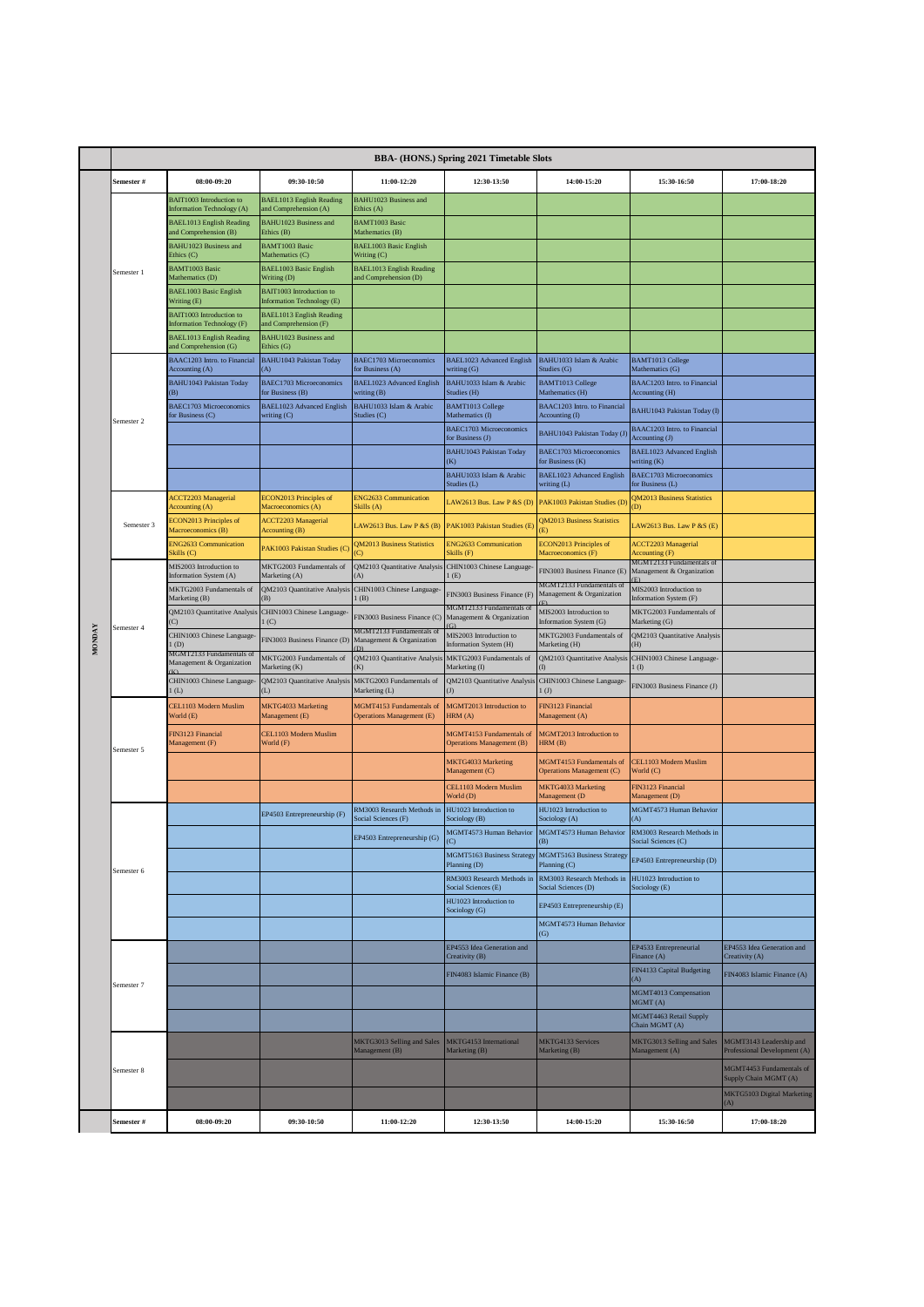|         |                       | <b>BAMT1003 Basic</b><br>Mathematics (A)                      | <b>BAEL1003 Basic English</b><br>Writing (A)                       |                                                                       |                                                                |                                                       |                                                              |                                             |
|---------|-----------------------|---------------------------------------------------------------|--------------------------------------------------------------------|-----------------------------------------------------------------------|----------------------------------------------------------------|-------------------------------------------------------|--------------------------------------------------------------|---------------------------------------------|
|         |                       | <b>BAEL1003 Basic English</b><br>Writing (B)                  | BAIT1003 Introduction to<br>Information Technology (B)             |                                                                       |                                                                |                                                       |                                                              |                                             |
|         |                       | <b>BAIT1003</b> Introduction to<br>Information Technology (C) | BAEL1013 English Reading<br>and Comprehension (C)                  |                                                                       |                                                                |                                                       |                                                              |                                             |
|         | Semester 1            | <b>BAIT1003</b> Introduction to<br>Information Technology (D) | BAHU1023 Business and<br>Ethics (D)                                |                                                                       |                                                                |                                                       |                                                              |                                             |
|         |                       | <b>BAEL1003 Basic English</b><br>Writing (E)                  | <b>BAMT1003 Basic</b><br>Mathematics (E)                           | <b>BAHU1023 Business and</b><br>Ethics (E)                            |                                                                |                                                       |                                                              |                                             |
|         |                       | <b>BAHU1023 Business and</b>                                  | <b>BAMT1003 Basic</b>                                              | BAEL1003 Basic English                                                |                                                                |                                                       |                                                              |                                             |
|         |                       | Ethics (F)<br><b>BAMT1003 Basic</b><br>Mathematics (G)        | Mathematics (F)<br><b>BAEL1003 Basic English</b><br>Writing (G)    | Writing (F)<br>BAIT1003 Introduction to<br>Information Technology (G) |                                                                |                                                       |                                                              |                                             |
|         |                       | BAEL1023 Advanced English                                     | BAHU1033 Islam & Arabic<br>Studies (A)                             | BAMT1013 College                                                      | BAAC1203 Intro. to Financial                                   | <b>BAHU1043 Pakistan Today</b>                        | BAEC1703 Microeconomics                                      |                                             |
|         |                       | writing (A)<br>BAHU1033 Islam & Arabic<br>Studies (B)         | BAMT1013 College<br>Mathematics (B)                                | Mathematics (A)<br>BAAC1203 Intro. to Financial                       | Accounting (G)<br><b>BAHU1043 Pakistan Today</b><br>(H)        | (G)<br>BAEC1703 Microeconomics<br>for Business (H)    | for Business (G)<br><b>BAEL1023 Advanced English</b>         |                                             |
|         |                       | <b>BAMT1013 College</b><br>Mathematics (C)                    | BAAC1203 Intro. to Financial                                       | Accounting (B)<br>BAHU1043 Pakistan Today<br>(C)                      | <b>BAEC1703 Microeconomics</b><br>for Business (I)             | <b>BAEL1023</b> Advanced English                      | writing (H)<br>BAHU1033 Islam & Arabic<br>Studies (I)        |                                             |
|         |                       | <b>BAEC1703 Microeconomics</b>                                | Accounting (C)<br>BAHU1043 Pakistan Today<br>(D)                   | BAAC1203 Intro. to Financial                                          | <b>BAEL1023</b> Advanced English                               | writing (I)<br>BAHU1033 Islam & Arabic                | <b>BAMT1013 College</b>                                      |                                             |
|         |                       | for Business (D)<br><b>BAHU1043 Pakistan Today</b>            | BAEC1703 Microeconomics                                            | Accounting (D)<br>BAEL1023 Advanced English                           | writing (J)<br>BAHU1033 Islam & Arabic                         | Studies (J)<br><b>BAMT1013 College</b>                | Mathematics (J)<br>BAAC1203 Intro. to Financial              |                                             |
|         |                       | (E)<br>BAHU1033 Islam & Arabic                                | for Business (E)<br>BAEL1023 Advanced English                      | writing (E)<br>BAEC1703 Microeconomics                                | Studies (K)<br><b>BAMT1013 College</b>                         | Mathematics (K)<br>BAAC1203 Intro. to Financial       | Accounting (K)<br><b>BAHU1043 Pakistan Today</b>             |                                             |
|         | Semester <sub>2</sub> | Studies (F)<br>BAAC1203 Intro. to Financial                   | writing (F)<br>BAHU1043 Pakistan Today                             | for Business (F)<br><b>BAEC1703 Microeconomics</b>                    | Mathematics (L)                                                | Accounting (L)                                        |                                                              |                                             |
|         |                       | Accounting (M)<br>BAHU1043 Pakistan Today                     | (M)<br>BAEC1703 Microeconomics                                     | for Business (M)<br>BAEL1023 Advanced English                         |                                                                |                                                       |                                                              |                                             |
|         |                       | N)<br><b>BAEC1703 Microeconomics</b>                          | for Business (N)<br>BAEL1023 Advanced English                      | writing (N)<br>BAHU1033 Islam & Arabic                                |                                                                |                                                       |                                                              |                                             |
|         |                       | for Business (O)<br>BAEL1023 Advanced English                 | writing (O)<br>BAHU1033 Islam & Arabic                             | Studies (O)<br><b>BAMT1013 College</b><br>Mathematics (P)             |                                                                |                                                       |                                                              |                                             |
|         |                       | writing (P)<br>BAHU1033 Islam & Arabic                        | Studies (P)<br><b>BAMT1013 College</b>                             | BAAC1203 Intro. to Financial                                          |                                                                |                                                       |                                                              |                                             |
|         |                       | Studies (Q)<br><b>BAMT1013 College</b>                        | Mathematics (Q)<br>BAAC1203 Intro. to Financial                    | Accounting (Q)<br>BAHU1043 Pakistan Today                             |                                                                |                                                       |                                                              |                                             |
|         |                       | Mathematics (R)<br>LAW2613 Bus. Law P &S (A)                  | Accounting (R)<br>PAK1003 Pakistan Studies (A)                     | (R)<br><b>QM2013 Business Statistics</b>                              | <b>ACCT2203 Managerial</b>                                     | ECON2013 Principles of                                | <b>ENG2633 Communication</b>                                 |                                             |
|         | Semester 3            | PAK1003 Pakistan Studies (B)                                  | <b>2M2013 Business Statistics</b>                                  | (A)<br><b>ENG2633 Communication</b><br>Skills (B)                     | Accounting (D)<br><b>ENG2633 Communication</b>                 | Macroeconomics (D)<br><b>ACCT2203 Managerial</b>      | Skills (D)<br>ECON2013 Principles of                         |                                             |
|         |                       | <b>ACCT2203 Managerial</b>                                    | B)<br>ECON2013 Principles of                                       | LAW2613 Bus. Law P & S $(C)$                                          | Skills (E)<br>LAW2613 Bus. Law P &S (F)                        | Accounting (E)<br>PAK1003 Pakistan Studies (F)        | Macroeconomics (E)<br>QM2013 Business Statistics             |                                             |
|         |                       | Accounting (C)<br>CHIN1003 Chinese Language-                  | Macroeconomics (C)<br>FIN3003 Business Finance (A)                 | MGMT2133 Fundamentals of<br>Management & Organization                 | MIS2003 Introduction to                                        | MKTG2003 Fundamentals of                              | QM2103 Quantitative Analysis                                 |                                             |
|         |                       | (A)                                                           | MGMT2133 Fundamentals of                                           | (A)<br>MIS2003 Introduction to                                        | Information System (E)<br>MKTG2003 Fundamentals of             | Marketing (E)<br>QM2103 Quantitative Analysis         | CHIN1003 Chinese Language-                                   |                                             |
| TUESDAY |                       | FIN3003 Business Finance (B)<br>MGMT2133 Fundamentals of      | Management & Organization<br>(B)                                   | Information System (B)                                                | Marketing (F)                                                  | (F)                                                   | 1(F)                                                         |                                             |
|         | Semester 4            | Management & Organization<br>$\mathcal{C}$                    | MIS2003 Introduction to<br>Information System (C)                  | MKTG2003 Fundamentals of<br>Marketing (C)                             | QM2103 Quantitative Analysis CHIN1003 Chinese Language-<br>(G) | (G)                                                   | FIN3003 Business Finance (G)                                 |                                             |
|         |                       | MIS2003 Introduction to<br>Information System (D)             | MKTG2003 Fundamentals of<br>Marketing (D)                          | QM2103 Quantitative Analysis<br>(D)                                   | CHIN1003 Chinese Language-<br>1(H)                             | FIN3003 Business Finance (H)                          | MGMT2133 Fundamentals of<br>Management & Organization<br>H)  |                                             |
|         |                       | MIS2003 Introduction to<br>Information System (K)             | FIN3003 Business Finance (K)                                       | CHIN1003 Chinese Language<br>1(K)                                     | FIN3003 Business Finance (I)                                   | MGMT2133 Fundamentals of<br>Management & Organization | MIS2003 Introduction to<br>Information System (I)            |                                             |
|         |                       | FIN3003 Business Finance (L)                                  | MIS2003 Introduction to<br>Information System (L)                  | MGMT2133 Fundamentals of<br>Management & Organization<br>(L)          | MGMT2133 Fundamentals of<br>Management & Organization          | MIS2003 Introduction to<br>Information System (J)     | MKTG2003 Fundamentals of<br>Marketing (J)                    |                                             |
|         |                       | MGMT2013 Introduction to<br>HRM (E)                           | FIN3123 Financial<br>Management (E)                                |                                                                       | CEL1103 Modern Muslim<br>World (A)                             | MKTG4033 Marketing<br>Management (A)                  | MGMT4153 Fundamentals of<br><b>Operations Management (A)</b> |                                             |
|         | Semester 5            | MGMT4153 Fundamentals of<br>Operations Management (F)         |                                                                    |                                                                       | FIN3123 Financial<br>Management (B)                            | CEL1103 Modern Muslim<br>World (B)                    | MKTG4033 Marketing<br>Management (B)                         |                                             |
|         |                       |                                                               |                                                                    |                                                                       | MGMT2013 Introduction to<br>HRM(C)                             | FIN3123 Financial<br>Management (C)                   |                                                              |                                             |
|         |                       |                                                               |                                                                    |                                                                       | MGMT4153 Fundamentals of<br><b>Operations Management (D)</b>   | MGMT2013 Introduction to<br>HRM (D)                   |                                                              |                                             |
|         |                       | HU1023 Introduction to<br>Sociology (F)                       | MGMT5163 Business Strategy MGMT4573 Human Behavior<br>Planning (F) | (F)                                                                   | MGMT5163 Business Strategy<br>Planning (A)                     | RM3003 Research Methods in<br>Social Sciences (A)     | EP4503 Entrepreneurship (A)                                  |                                             |
|         |                       |                                                               |                                                                    | <b>MGMT5163 Business Strategy</b><br>Planning (G)                     | RM3003 Research Methods in<br>Social Sciences (B)              | EP4503 Entrepreneurship (B)                           | MGMT5163 Business Strategy<br>Planning (B)                   |                                             |
|         |                       |                                                               |                                                                    |                                                                       | EP4503 Entrepreneurship (C)                                    | HU1023 Introduction to<br>Sociology (C)               |                                                              |                                             |
|         | Semester 6            |                                                               |                                                                    |                                                                       | HU1023 Introduction to<br>Sociology (D)                        | MGMT4573 Human Behavior<br>(D)                        |                                                              |                                             |
|         |                       |                                                               |                                                                    |                                                                       | MGMT4573 Human Behavior<br>(E)                                 | MGMT5163 Business Strategy<br>Planning (E)            |                                                              |                                             |
|         |                       |                                                               |                                                                    |                                                                       | RM3003 Research Methods in<br>Social Sciences (G)              |                                                       |                                                              |                                             |
|         |                       |                                                               |                                                                    | MGMT4163 Conflict<br>Resolution (A)                                   |                                                                | MKTG4143 Advertisement<br>and Promotion (B)           | FIN4143 Financial Markets<br>and Institutions (A)            | EP4523 Entrepreneurial<br>Marketing (A)     |
|         | Semester 7            |                                                               |                                                                    |                                                                       |                                                                |                                                       | MGMT4013 Compensation<br>MGMT(A)                             | MGMT4473 Supply Chain<br>Sourcing (A)       |
|         |                       |                                                               |                                                                    |                                                                       |                                                                |                                                       | MGMT4143 Performance<br>Management (A)                       | MKTG4143 Advertisement<br>and Promotion (A) |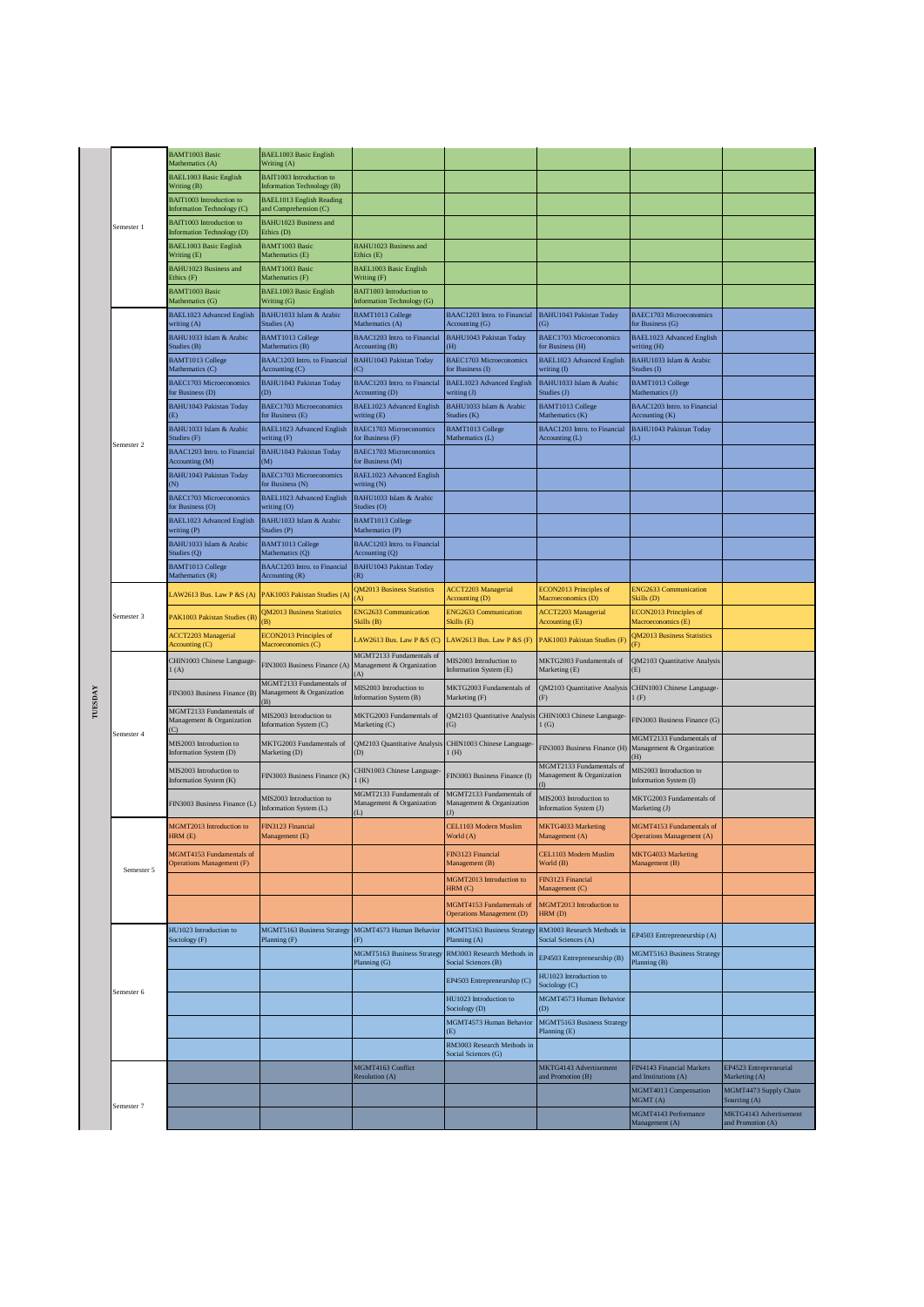|  |            |                                                                 |                                                               |                                                                |                                                             |                                                             |                                                              | FIN4203 International Finance            |
|--|------------|-----------------------------------------------------------------|---------------------------------------------------------------|----------------------------------------------------------------|-------------------------------------------------------------|-------------------------------------------------------------|--------------------------------------------------------------|------------------------------------------|
|  |            |                                                                 |                                                               |                                                                |                                                             |                                                             |                                                              | (A)                                      |
|  |            |                                                                 |                                                               | MGMT4443 SME<br>Management (A)                                 | MKTG5103 Digital Marketing<br>$\left( \text{C} \right)$     | FIN4233 Financial Statement<br>Analysis (A)                 | EP4573 Business Model<br>Development and Innovation<br>(A)   | MGMT4303 Training and<br>Development (A) |
|  |            |                                                                 |                                                               | FIN4013 Investment Analysis<br>(A)                             |                                                             | MKTG4153 International<br>Marketing (A)                     | MGMT4673 Transportation<br>and Distribution Planning (A)     |                                          |
|  | Semester 8 |                                                                 |                                                               | MGMT4753 Production<br>Management (A)                          |                                                             | <b>MKTG4023 Consumer</b><br>Behavior (B)                    | MKTG4023 Consumer<br>Behavior (A)                            |                                          |
|  |            |                                                                 |                                                               | MKTG4133 Services<br>Marketing (A)                             |                                                             |                                                             | MGMT4453 Fundamentals of<br>Supply Chain MGMT (B)            |                                          |
|  |            |                                                                 |                                                               | MKTG5103 Digital Marketing<br>(B)                              |                                                             |                                                             |                                                              |                                          |
|  | Semester # | 08:00-09:20                                                     | 09:30-10:50                                                   | 11:00-12:20                                                    | 12:30-13:50                                                 | 14:00-15:20                                                 | 15:30-16:50                                                  | 17:00-18:20                              |
|  |            | <b>BAIT1003</b> Introduction to<br>Information Technology (A)   | <b>BAEL1013</b> English Reading<br>and Comprehension (A)      | BAHU1023 Business and<br>Ethics (A)                            |                                                             |                                                             |                                                              |                                          |
|  |            | <b>BAEL1013 English Reading</b><br>und Comprehension (B)        | BAHU1023 Business and<br>Ethics (B)                           | <b>BAMT1003 Basic</b><br>Mathematics (B)                       |                                                             |                                                             |                                                              |                                          |
|  |            | BAHU1023 Business and<br>Ethics (C)                             | <b>BAMT1003 Basic</b><br>Mathematics (C)                      | <b>BAEL1003 Basic English</b><br>Writing (C)                   |                                                             |                                                             |                                                              |                                          |
|  | Semester 1 | <b>BAMT1003 Basic</b><br>Mathematics (D)                        | <b>BAEL1003 Basic English</b><br>Writing (D)                  | <b>BAEL1013 English Reading</b><br>and Comprehension (D)       |                                                             |                                                             |                                                              |                                          |
|  |            | <b>BAEL1013 English Reading</b><br>and Comprehension $\epsilon$ | <b>BAIT1003</b> Introduction to<br>Information Technology (E) |                                                                |                                                             |                                                             |                                                              |                                          |
|  |            | <b>BAIT1003</b> Introduction to<br>Information Technology (F)   | <b>BAEL1013 English Reading</b><br>and Comprehension (F)      |                                                                |                                                             |                                                             |                                                              |                                          |
|  |            | <b>BAEL1013 English Reading</b><br>und Comprehension (G)        | BAHU1023 Business and<br>Ethics (G)                           |                                                                |                                                             |                                                             |                                                              |                                          |
|  |            | <b>BAAC1203</b> Intro. to Financial<br>Accounting (A)           | <b>BAHU1043 Pakistan Today</b><br>(A)                         | <b>BAEC1703 Microeconomics</b><br>for Business (A)             | <b>BAEL1023 Advanced English</b><br>writing (G)             | BAHU1033 Islam & Arabic<br>Studies (G)                      | <b>BAMT1013 College</b><br>Mathematics (G)                   |                                          |
|  |            | <b>BAHU1043 Pakistan Today</b>                                  | <b>BAEC1703 Microeconomics</b><br>for Business (B)            | BAEL1023 Advanced English<br>writing (B)                       | BAHU1033 Islam & Arabic<br>Studies (H)                      | <b>BAMT1013 College</b><br>Mathematics (H)                  | BAAC1203 Intro. to Financial<br>Accounting (H)               |                                          |
|  |            | <b>BAEC1703 Microeconomics</b><br>for Business (C)              | BAEL1023 Advanced English<br>writing (C)                      | BAHU1033 Islam & Arabic<br>Studies (C)                         | BAMT1013 College<br>Mathematics (I)                         | BAAC1203 Intro. to Financial<br>Accounting (I)              | BAHU1043 Pakistan Today (I)                                  |                                          |
|  |            | BAEL1023 Advanced English<br>writing (D)                        | BAHU1033 Islam & Arabic<br>Studies (D)                        | BAMT1013 College<br>Mathematics (D)                            | <b>BAEC1703 Microeconomics</b><br>for Business (J)          | BAHU1043 Pakistan Today (J)                                 | BAAC1203 Intro. to Financial<br>Accounting (J)               |                                          |
|  |            | BAHU1033 Islam & Arabic<br>Studies (E)                          | <b>BAMT1013 College</b><br>Mathematics (E)                    | BAAC1203 Intro. to Financial<br>Accounting (E)                 | <b>BAHU1043 Pakistan Today</b><br>(K)                       | <b>BAEC1703 Microeconomics</b><br>for Business (K)          | <b>BAEL1023</b> Advanced English<br>writing (K)              |                                          |
|  | Semester 2 | <b>BAMT1013 College</b><br>Mathematics (F)                      | BAAC1203 Intro. to Financial<br>Accounting (F)                | <b>BAEC1703 Microeconomics</b><br>for Business (F)             | BAHU1033 Islam & Arabic<br>Studies (L)                      | BAEL1023 Advanced English<br>writing (L)                    | BAEC1703 Microeconomics<br>for Business (L)                  |                                          |
|  |            | BAEL1023 Advanced English<br>writing (M)                        | BAHU1033 Islam & Arabic<br>Studies (M)                        | <b>BAMT1013 College</b><br>Mathematics (M)                     |                                                             |                                                             |                                                              |                                          |
|  |            | BAHU1033 Islam & Arabic<br>Studies (N)                          | <b>BAMT1013 College</b><br>Mathematics (N)                    | BAAC1203 Intro. to Financial<br>Accounting (N)                 |                                                             |                                                             |                                                              |                                          |
|  |            | BAMT1013 College<br>Mathematics (O)                             | BAAC1203 Intro. to Financial<br>Accounting (O)                | BAHU1043 Pakistan Today<br>(O)                                 |                                                             |                                                             |                                                              |                                          |
|  |            | <b>BAEC1703 Microeconomics</b><br>for Business (P)              | BAHU1043 Pakistan Today<br>(P)                                | BAAC1203 Intro. to Financial<br>Accounting (P)                 |                                                             |                                                             |                                                              |                                          |
|  |            | BAHU1043 Pakistan Today<br>Q                                    | <b>BAEC1703 Microeconomics</b><br>for Business (Q)            | BAEL1023 Advanced English<br>writing (Q)                       |                                                             |                                                             |                                                              |                                          |
|  |            | BAHU1033 Islam & Arabic<br>Studies (R)                          | BAEL1023 Advanced English<br>writing $(R)$                    | BAEC1703 Microeconomics<br>for Business (R)                    |                                                             |                                                             |                                                              |                                          |
|  |            | <b>ACCT2203 Managerial</b><br>Accounting (A)                    | ECON2013 Principles of<br>Macroeconomics (A)                  | <b>ENG2633 Communication</b><br>Skills (A)                     | AW2613 Bus. Law P &S (D)                                    | PAK1003 Pakistan Studies (D)                                | <b>QM2013 Business Statistics</b><br>D)                      |                                          |
|  | Semester 3 | <b>ECON2013 Principles of</b><br>Macroeconomics (B)             | <b>ACCT2203 Managerial</b><br>Accounting (B)                  | LAW2613 Bus. Law P &S (B)                                      | PAK1003 Pakistan Studies (E)                                | <b>QM2013 Business Statistics</b>                           | LAW2613 Bus. Law P & S $(E)$                                 |                                          |
|  |            | <b>ING2633 Communication</b><br>Skills (C)                      | PAK1003 Pakistan Studies (C                                   | <b>QM2013 Business Statistics</b><br>(C)                       | <b>ENG2633 Communication</b><br>Skills (F)                  | ECON2013 Principles of<br>Macroeconomics (F)                | <b>ACCT2203 Managerial</b><br>Accounting (F)                 |                                          |
|  |            | MIS2003 Introduction to<br>Information System (A)               | MKTG2003 Fundamentals of<br>Marketing (A)                     | QM2103 Quantitative Analysis CHIN1003 Chinese Language-<br>(A) | 1(E)                                                        | FIN3003 Business Finance (E)                                | MGMT2133 Fundamentals of<br>Management & Organization<br>(E) |                                          |
|  |            | MKTG2003 Fundamentals of<br>Marketing (B)                       | QM2103 Quantitative Analysis<br>(B)                           | CHIN1003 Chinese Language-<br>1(B)                             | FIN3003 Business Finance (F)                                | MGMT2133 Fundamentals of<br>Management & Organization<br>F) | MIS2003 Introduction to<br>Information System (F)            |                                          |
|  | Semester 4 | QM2103 Quantitative Analysis<br>C)                              | CHIN1003 Chinese Language-<br>1(C)                            | FIN3003 Business Finance (C)                                   | MGMT2133 Fundamentals of<br>Management & Organization<br>G) | MIS2003 Introduction to<br>Information System (G)           | MKTG2003 Fundamentals of<br>Marketing (G)                    |                                          |
|  |            | CHIN1003 Chinese Language-<br>(D)                               | FIN3003 Business Finance (D)                                  | MGMT2133 Fundamentals of<br>Management & Organization<br>(D)   | MIS2003 Introduction to<br>Information System (H)           | MKTG2003 Fundamentals of<br>Marketing (H)                   | QM2103 Quantitative Analysis<br>(H)                          |                                          |
|  |            | MGMT2133 Fundamentals of<br>Management & Organization           | MKTG2003 Fundamentals of<br>Marketing (K)                     | QM2103 Quantitative Analysis<br>(K)                            | MKTG2003 Fundamentals of<br>Marketing (I)                   | QM2103 Quantitative Analysis                                | CHIN1003 Chinese Language-<br>$1$ (I)                        |                                          |
|  |            | CHIN1003 Chinese Language-<br>(L)                               | QM2103 Quantitative Analysis<br>(L)                           | MKTG2003 Fundamentals of<br>Marketing (L)                      | QM2103 Quantitative Analysis<br>$(\mathbf{J})$              | CHIN1003 Chinese Language-<br>1 <sub>(J)</sub>              | FIN3003 Business Finance (J)                                 |                                          |
|  |            | <b>CEL1103 Modern Muslim</b><br>World (E)                       | MKTG4033 Marketing<br>Management (E)                          | MKTG4033 Marketing<br>Management (F)                           | MGMT2013 Introduction to<br>HRM (A)                         | FIN3123 Financial<br>Management (A)                         |                                                              |                                          |
|  | Semester 5 | FIN3123 Financial<br>Management (F)                             | CEL1103 Modern Muslim<br>World (F)                            |                                                                | FIN3123 Financial<br>Management (B)                         | MGMT2013 Introduction to<br>HRM (B)                         |                                                              |                                          |
|  |            |                                                                 |                                                               |                                                                | <b>MKTG4033 Marketing</b><br>Management (C)                 | FIN3123 Financial<br>Management (C)                         | CEL1103 Modern Muslim<br>World (C)                           |                                          |
|  |            |                                                                 |                                                               |                                                                | CEL1103 Modern Muslim<br>World (D)                          | MKTG4033 Marketing<br>Management (D)                        | FIN3123 Financial<br>Management (D)                          |                                          |
|  |            |                                                                 | EP4503 Entrepreneurship (F)                                   | RM3003 Research Methods in<br>Social Sciences (F)              | HU1023 Introduction to<br>Sociology (B)                     | HU1023 Introduction to<br>Sociology (A)                     | MGMT4573 Human Behavior<br>(A)                               |                                          |
|  |            |                                                                 | EP4503 Entrepreneurship (H)                                   | EP4503 Entrepreneurship (G)                                    | MGMT4573 Human Behavior                                     | MGMT4573 Human Behavior                                     |                                                              |                                          |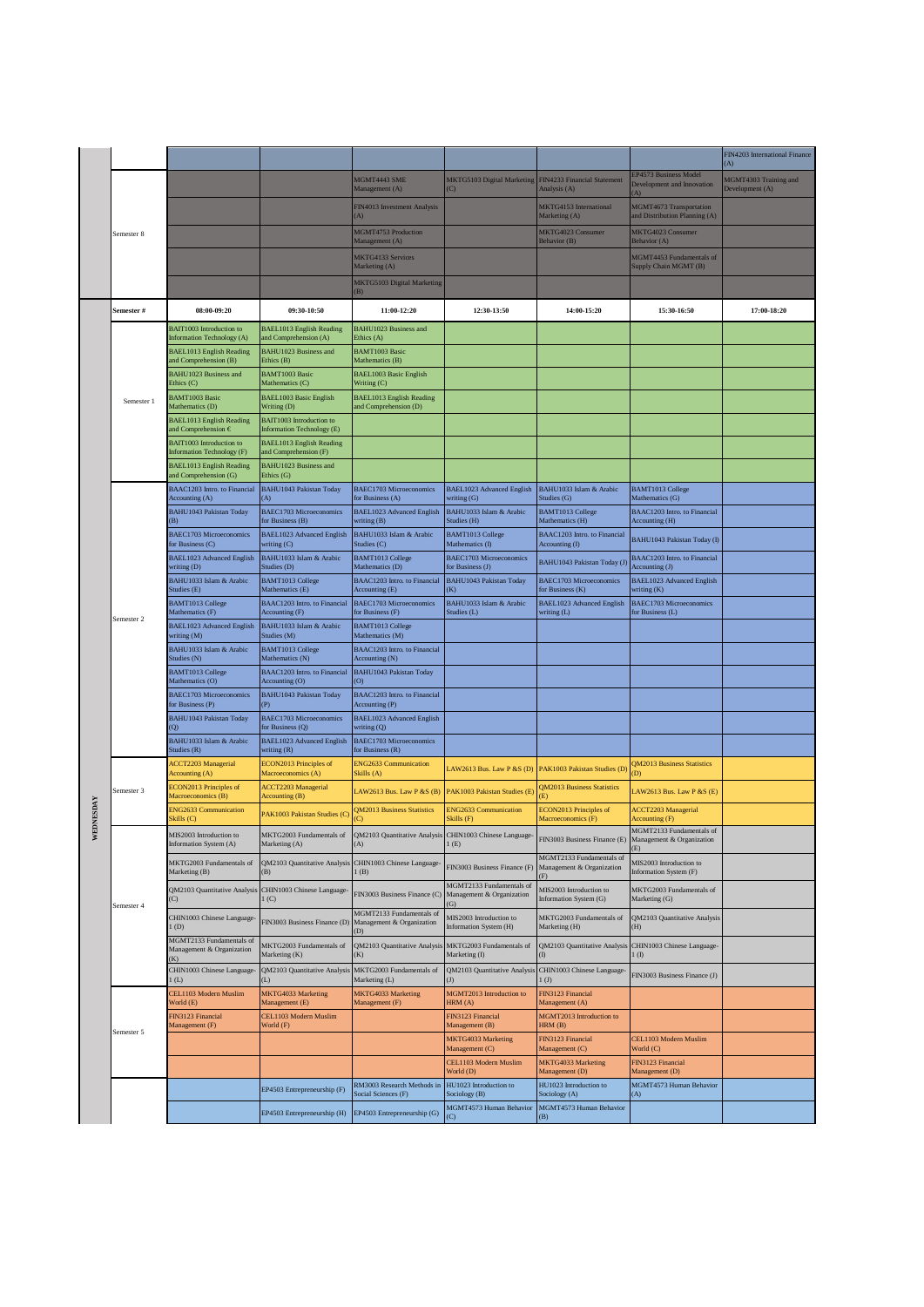|                 |            |                                                        |                                                              | MGMT4573 Human Behavior<br>(H)                               | <b>MGMT5163 Business Strategy</b><br>Planning (D)            | MGMT5163 Business Strategy<br>Planning (C)            | RM3003 Research Methods in<br>Social Sciences (C)            |                                                         |
|-----------------|------------|--------------------------------------------------------|--------------------------------------------------------------|--------------------------------------------------------------|--------------------------------------------------------------|-------------------------------------------------------|--------------------------------------------------------------|---------------------------------------------------------|
|                 | Semester 6 |                                                        |                                                              |                                                              | RM3003 Research Methods in<br>Social Sciences (E)            | RM3003 Research Methods in<br>Social Sciences (D)     | EP4503 Entrepreneurship (D)                                  |                                                         |
|                 |            |                                                        |                                                              |                                                              | HU1023 Introduction to<br>Sociology (G)                      | EP4503 Entrepreneurship (E)                           | HU1023 Introduction to<br>Sociology (E)                      |                                                         |
|                 |            |                                                        |                                                              |                                                              |                                                              | MGMT4573 Human Behavior<br>$\overline{G}$             |                                                              |                                                         |
|                 |            |                                                        |                                                              |                                                              | EP4553 Idea Generation and<br>Creativity (B)                 |                                                       | EP4533 Entrepreneurial<br>Finance (A)                        | EP4553 Idea Generation and<br>Creativity (A)            |
|                 | Semester 7 |                                                        |                                                              |                                                              | FIN4083 Islamic Finance (B)                                  |                                                       | FIN4133 Capital Budgeting<br>(A)                             | FIN4083 Islamic Finance (A)                             |
|                 |            |                                                        |                                                              | MKTG3013 Selling and Sales<br>Management (B)                 | MKTG4153 International<br>Marketing (B)                      | <b>MKTG4133 Services</b><br>Marketing (B)             | MKTG3013 Selling and Sales<br>Management (A)                 | MGMT3143 Leadership and<br>Professional Development (A) |
|                 | Semester 8 |                                                        |                                                              |                                                              |                                                              |                                                       |                                                              | MGMT4453 Fundamentals of<br>Supply Chain MGMT (A)       |
|                 |            |                                                        |                                                              |                                                              |                                                              |                                                       |                                                              | MKTG5103 Digital Marketing                              |
|                 | Semester # | 08:00-09:20                                            | 09:30-10:50                                                  | 11:00-12:20                                                  | 12:30-13:50                                                  | 14:00-15:20                                           | 15:30-16:50                                                  | 17:00-18:20                                             |
|                 |            | <b>BAMT1003 Basic</b><br>Mathematics (A)               | <b>BAEL1003 Basic English</b><br>Writing (A)                 |                                                              |                                                              |                                                       |                                                              |                                                         |
|                 |            | <b>BAEL1003 Basic English</b><br>Writing (B)           | BAIT1003 Introduction to<br>Information Technology (B)       |                                                              |                                                              |                                                       |                                                              |                                                         |
|                 |            | BAIT1003 Introduction to<br>Information Technology (C) | <b>BAEL1013 English Reading</b><br>and Comprehension (C)     |                                                              |                                                              |                                                       |                                                              |                                                         |
|                 | Semester 1 | BAIT1003 Introduction to<br>Information Technology (D) | BAHU1023 Business and<br>Ethics (D)                          |                                                              |                                                              |                                                       |                                                              |                                                         |
|                 |            | BAEL1003 Basic English<br>Writing (E)                  | <b>BAMT1003 Basic</b><br>Mathematics (E)                     | BAHU1023 Business and<br>Ethics (E)                          |                                                              |                                                       |                                                              |                                                         |
|                 |            | <b>BAHU1023 Business and</b><br>Ethics (F)             | <b>BAMT1003 Basic</b><br>Mathematics (F)                     | <b>BAEL1003 Basic English</b><br>Writing (F)                 |                                                              |                                                       |                                                              |                                                         |
|                 |            | <b>BAMT1003 Basic</b><br>Mathematics (G)               | <b>BAEL1003 Basic English</b><br>Writing (G)                 | BAIT1003 Introduction to<br>Information Technology (G)       |                                                              |                                                       |                                                              |                                                         |
|                 |            | BAEL1023 Advanced English<br>writing (A)               | BAHU1033 Islam & Arabic<br>Studies (A)                       | <b>BAMT1013 College</b><br>Mathematics (A)                   | BAAC1203 Intro. to Financial<br>Accounting (G)               | <b>BAHU1043 Pakistan Today</b><br>$\circ$             | BAEC1703 Microeconomics<br>for Business (G)                  |                                                         |
|                 |            | BAHU1033 Islam & Arabic<br>Studies (B)                 | <b>BAMT1013 College</b><br>Mathematics (B)                   | BAAC1203 Intro. to Financial<br>Accounting (B)               | <b>BAHU1043 Pakistan Today</b><br>(H)                        | <b>BAEC1703 Microeconomics</b><br>for Business (H)    | <b>BAEL1023 Advanced English</b><br>writing (H)              |                                                         |
|                 |            | <b>BAMT1013 College</b><br>Mathematics (C)             | BAAC1203 Intro. to Financial<br>Accounting (C)               | BAHU1043 Pakistan Today<br>(C)                               | BAEC1703 Microeconomics<br>or Business (I)                   | <b>BAEL1023 Advanced English</b><br>writing (I)       | BAHU1033 Islam & Arabic<br>Studies (I)                       |                                                         |
|                 |            | BAEC1703 Microeconomics<br>for Business (D)            | BAHU1043 Pakistan Today<br>(D)                               | BAAC1203 Intro. to Financial<br>Accounting (D)               | BAEL1023 Advanced English<br>writing (J)                     | BAHU1033 Islam & Arabic<br>Studies (J)                | BAMT1013 College<br>Mathematics (J)                          |                                                         |
|                 |            | <b>BAHU1043 Pakistan Today</b><br>(E)                  | <b>BAEC1703 Microeconomics</b><br>for Business (E)           | BAEL1023 Advanced English<br>writing (E)                     | BAHU1033 Islam & Arabic<br>Studies (K)                       | BAMT1013 College<br>Mathematics (K)                   | BAAC1203 Intro. to Financial<br>Accounting (K)               |                                                         |
|                 |            | BAHU1033 Islam & Arabic<br>Studies (F)                 | BAEL1023 Advanced English<br>writing (F)                     | <b>BAEC1703 Microeconomics</b><br>for Business (F)           | BAMT1013 College<br>Mathematics (L)                          | BAAC1203 Intro. to Financial<br>Accounting (L)        | BAHU1043 Pakistan Today<br>(L)                               |                                                         |
|                 | Semester 2 | BAAC1203 Intro. to Financial<br>Accounting (M)         | BAHU1043 Pakistan Today<br>(M)                               | <b>BAEC1703 Microeconomics</b><br>for Business (M)           |                                                              |                                                       |                                                              |                                                         |
|                 |            | <b>BAHU1043 Pakistan Today</b><br>(N)                  | BAEC1703 Microeconomics<br>for Business (N)                  | BAEL1023 Advanced English<br>writing (N)                     |                                                              |                                                       |                                                              |                                                         |
|                 |            | <b>BAEC1703 Microeconomics</b><br>for Business (O)     | BAEL1023 Advanced English<br>writing (O)                     | BAHU1033 Islam & Arabic<br>Studies (O)                       |                                                              |                                                       |                                                              |                                                         |
|                 |            | BAEL1023 Advanced English<br>writing (P)               | BAHU1033 Islam & Arabic<br>Studies (P)                       | <b>BAMT1013 College</b><br>Mathematics (P)                   |                                                              |                                                       |                                                              |                                                         |
|                 |            | BAHU1033 Islam & Arabic<br>Studies (Q)                 | <b>BAMT1013 College</b><br>Mathematics (Q)                   | BAAC1203 Intro. to Financial<br>Accounting (Q)               |                                                              |                                                       |                                                              |                                                         |
|                 |            | <b>BAMT1013 College</b><br>Mathematics (R)             | BAAC1203 Intro. to Financial<br>Accounting (R)               | <b>BAHU1043 Pakistan Today</b><br>(R)                        |                                                              |                                                       |                                                              |                                                         |
|                 |            |                                                        | LAW2613 Bus. Law P &S (A) PAK1003 Pakistan Studies (A)       | <b>QM2013 Business Statistics</b><br>(A)                     | <b>ACCT2203 Managerial</b><br>Accounting (D)                 | ECON2013 Principles of<br>Macroeconomics (D)          | <b>ENG2633 Communication</b><br>Skills (D)                   |                                                         |
|                 | Semester 3 | PAK1003 Pakistan Studies (B)                           | QM2013 Business Statistics                                   | <b>ENG2633 Communication</b><br>Skills (B)                   | <b>ENG2633 Communication</b><br>Skills (E)                   | ACCT2203 Managerial<br>Accounting (E)                 | PAK1003 Pakistan Studies (E)                                 |                                                         |
|                 |            | <b>ACCT2203 Managerial</b><br>Accounting (C)           | ECON2013 Principles of<br>Macroeconomics (C)                 | LAW2613 Bus. Law P &S (C)                                    | LAW2613 Bus. Law P &S (F)                                    | PAK1003 Pakistan Studies (F)                          | <b>QM2013 Business Statistics</b><br>(F)                     |                                                         |
|                 |            | CHIN1003 Chinese Language-<br>(A)                      | FIN3003 Business Finance (A                                  | MGMT2133 Fundamentals of<br>Management & Organization<br>(A) | 4IS2003 Introduction to<br>Information System (E)            | MKTG2003 Fundamentals of<br>Marketing (E)             | QM2103 Quantitative Analysis<br>(E)                          |                                                         |
| <b>THURSDAY</b> |            | FIN3003 Business Finance (B)                           | MGMT2133 Fundamentals of<br>Management & Organization<br>(B) | MIS2003 Introduction to<br>Information System (B)            | MKTG2003 Fundamentals of<br>Marketing (F)                    | QM2103 Quantitative Analysis<br>(F)                   | CHIN1003 Chinese Language-<br>1(F)                           |                                                         |
|                 |            |                                                        |                                                              |                                                              | QM2103 Quantitative Analysis<br>$\left( G\right)$            | CHIN1003 Chinese Language-<br>1(G)                    | FIN3003 Business Finance (G)                                 |                                                         |
|                 | Semester 4 |                                                        |                                                              |                                                              | CHIN1003 Chinese Language-<br>(H)                            | FIN3003 Business Finance (H)                          | MGMT2133 Fundamentals of<br>Management & Organization<br>H)  |                                                         |
|                 |            |                                                        |                                                              |                                                              | FIN3003 Business Finance (I)                                 | MGMT2133 Fundamentals of<br>Management & Organization | MIS2003 Introduction to<br>Information System (I)            |                                                         |
|                 |            |                                                        |                                                              |                                                              | MGMT2133 Fundamentals of<br>Management & Organization        | MIS2003 Introduction to<br>Information System (J)     | MKTG2003 Fundamentals of<br>Marketing (J)                    |                                                         |
|                 |            | MGMT2013 Introduction to<br>HRM (E)                    | FIN3123 Financial<br>Management (E)                          |                                                              | CEL1103 Modern Muslim<br>World (A)                           | MKTG4033 Marketing<br>Management (A)                  | MGMT4153 Fundamentals of<br><b>Operations Management (A)</b> |                                                         |
|                 | Semester 5 | MGMT4153 Fundamentals of<br>Operations Management (F)  | MGMT2013 Introduction to<br>HRM (F)                          |                                                              | MGMT2013 Introduction to<br>HRM (C)                          | CEL1103 Modern Muslim<br>World (B)                    | MKTG4033 Marketing<br>Management (B)                         |                                                         |
|                 |            |                                                        |                                                              |                                                              | MGMT4153 Fundamentals of<br><b>Operations Management (D)</b> | MGMT2013 Introduction to<br>HRM (D)                   |                                                              |                                                         |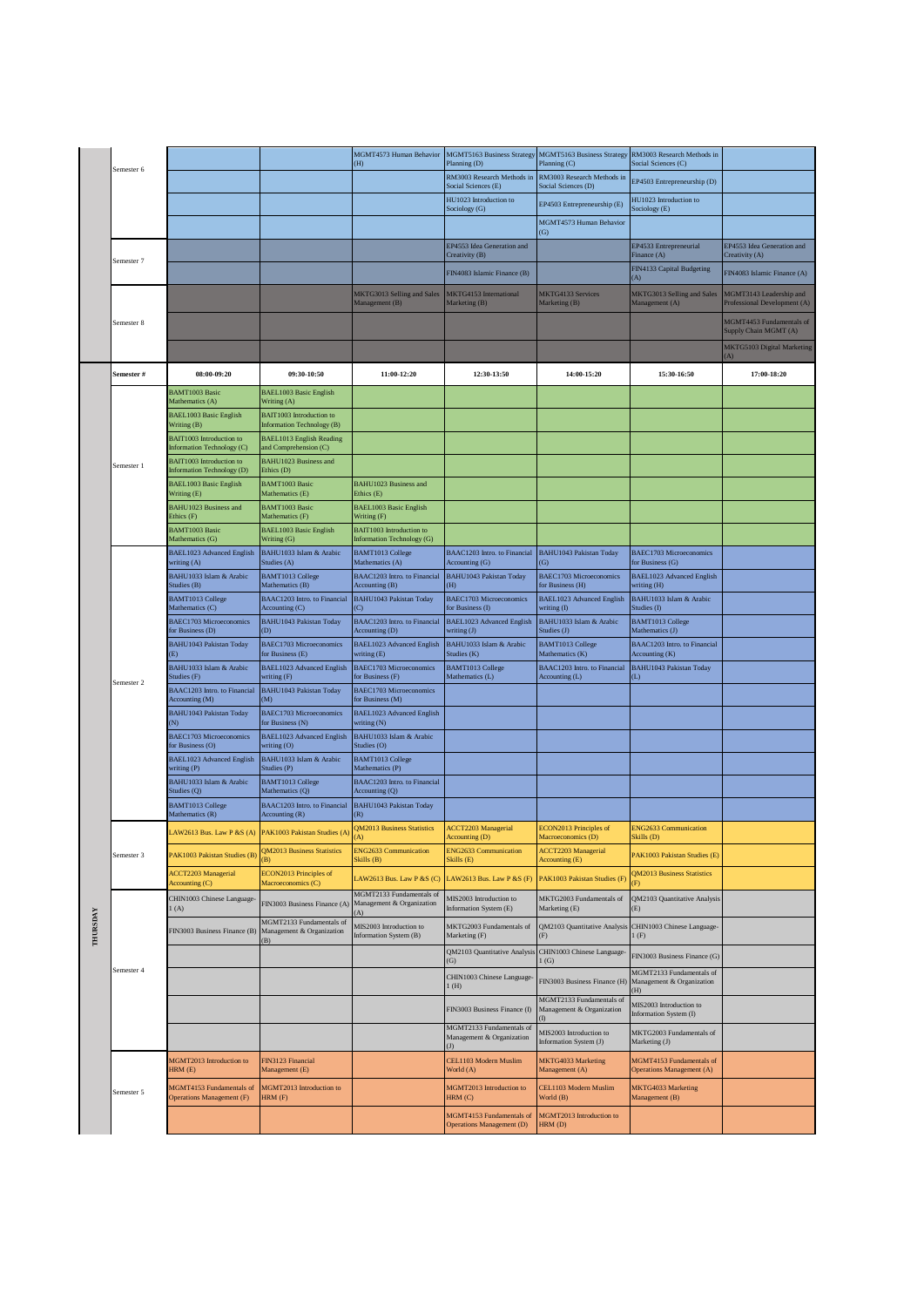|        |            | HU1023 Introduction to<br>Sociology (F)                                 | MGMT5163 Business Strategy MGMT4573 Human Behavior<br>Planning (F) | (F)                                                          | <b>MGMT5163 Business Strategy</b><br>Planning (A) | RM3003 Research Methods in<br>Social Sciences (A) | EP4503 Entrepreneurship (A)                              |                                             |
|--------|------------|-------------------------------------------------------------------------|--------------------------------------------------------------------|--------------------------------------------------------------|---------------------------------------------------|---------------------------------------------------|----------------------------------------------------------|---------------------------------------------|
|        |            |                                                                         |                                                                    | MGMT5163 Business Strategy<br>Planning (G)                   | RM3003 Research Methods in<br>Social Sciences (B) | EP4503 Entrepreneurship (B)                       | MGMT5163 Business Strategy<br>Planning (B)               |                                             |
|        |            |                                                                         |                                                                    |                                                              | EP4503 Entrepreneurship (C)                       | HU1023 Introduction to<br>Sociology (C)           |                                                          |                                             |
|        | Semester 6 |                                                                         |                                                                    |                                                              | HU1023 Introduction to<br>Sociology (D)           | MGMT4573 Human Behavior<br>(D)                    |                                                          |                                             |
|        |            |                                                                         |                                                                    |                                                              | MGMT4573 Human Behavior<br>(E)                    | MGMT5163 Business Strategy<br>Planning (E)        |                                                          |                                             |
|        |            |                                                                         |                                                                    |                                                              | RM3003 Research Methods in<br>Social Sciences (G) |                                                   |                                                          |                                             |
|        |            |                                                                         |                                                                    | MGMT4163 Conflict<br><b>Resolution (A)</b>                   |                                                   | MKTG4143 Advertisement<br>and Promotion (B)       | FIN4143 Financial Markets<br>and Institutions (A)        | EP4523 Entrepreneurial<br>Marketing (A)     |
|        | Semester 7 |                                                                         |                                                                    |                                                              |                                                   |                                                   | MGMT4143 Performance<br>Management (A)                   | MGMT4473 Supply Chain<br>Sourcing (A)       |
|        |            |                                                                         |                                                                    |                                                              |                                                   |                                                   | MGMT4463 Retail Supply<br>Chain MGMT (A)                 | MKTG4143 Advertisement<br>and Promotion (A) |
|        |            |                                                                         |                                                                    |                                                              |                                                   |                                                   |                                                          | FIN4203 International Finance<br>(A)        |
|        |            |                                                                         |                                                                    | MGMT4443 SME<br>Management (A)                               | MKTG5103 Digital Marketing<br>$\overline{C}$      | FIN4233 Financial Statement<br>Analysis (A)       | EP4573 Business Model<br>Development and Innovation      | MGMT4303 Training and<br>Development (A)    |
|        | Semester 8 |                                                                         |                                                                    | FIN4013 Investment Analysis<br>(A)                           |                                                   | MKTG4153 International<br>Marketing (A)           | MGMT4673 Transportation<br>and Distribution Planning (A) |                                             |
|        |            |                                                                         |                                                                    | MGMT4753 Production<br>Management (A)                        |                                                   | MKTG4023 Consumer<br>Behavior (B)                 | MKTG4023 Consumer<br>Behavior (A)                        |                                             |
|        |            |                                                                         |                                                                    | MKTG4133 Services<br>Marketing (A)                           |                                                   |                                                   | MGMT4453 Fundamentals of<br>Supply Chain MGMT (B)        |                                             |
|        |            |                                                                         |                                                                    | MKTG5103 Digital Marketing<br>(B)                            |                                                   |                                                   |                                                          |                                             |
|        | Semester # | 08:00-09:20                                                             | 09:30-10:50                                                        | 11:00-12:20                                                  | 12:30-13:50                                       | 14:00-15:20                                       | 15:30-16:50                                              | 17:00-18:20                                 |
|        |            |                                                                         |                                                                    |                                                              |                                                   |                                                   |                                                          |                                             |
|        |            | <b>BAEL1023 Advanced English</b><br>writing (D)                         | BAHU1033 Islam & Arabic<br>Studies (D)                             | <b>BAMT1013 College</b><br>Mathematics (D)                   | <b>Juma Break</b>                                 |                                                   |                                                          |                                             |
|        |            | BAHU1033 Islam & Arabic<br>Studies (E)                                  | <b>BAMT1013 College</b><br>Mathematics (E)                         | BAAC1203 Intro. to Financial<br>Accounting (E)               | <b>Juma Break</b>                                 |                                                   |                                                          |                                             |
|        |            | <b>BAMT1013 College</b><br>Mathematics (F)                              | BAAC1203 Intro. to Financial<br>Accounting (F)                     | BAHU1043 Pakistan Today<br>(F)                               | <b>Juma Break</b>                                 |                                                   |                                                          |                                             |
|        |            | <b>BAEL1023 Advanced English</b><br>writing (M)                         | BAHU1033 Islam & Arabic<br>Studies (M)                             | <b>BAMT1013 College</b><br>Mathematics (M)                   | <b>Juma Break</b>                                 |                                                   |                                                          |                                             |
|        | Semester 2 | BAHU1033 Islam & Arabic<br>Studies (N)                                  | <b>BAMT1013 College</b><br>Mathematics (N)                         | BAAC1203 Intro. to Financial<br>Accounting (N)               | <b>Juma Break</b>                                 |                                                   |                                                          |                                             |
|        |            | <b>BAMT1013 College</b><br>Mathematics (O)                              | BAAC1203 Intro. to Financial<br>Accounting (O)                     | <b>BAHU1043 Pakistan Today</b><br>(0)                        | <b>Juma Break</b>                                 |                                                   |                                                          |                                             |
|        |            | <b>BAEC1703 Microeconomics</b><br>for Business (P)                      | <b>BAHU1043 Pakistan Today</b><br>(P)                              | BAAC1203 Intro. to Financial<br>Accounting (P)               | <b>Juma Break</b>                                 |                                                   |                                                          |                                             |
| FRIDAY |            | <b>BAHU1043 Pakistan Today</b><br>$\Omega$                              | <b>BAEC1703 Microeconomics</b><br>for Business (Q)                 | BAEL1023 Advanced English<br>writing (Q)                     | <b>Juma Break</b>                                 |                                                   |                                                          |                                             |
|        |            | BAHU1033 Islam & Arabic<br>Studies (R)                                  | BAEL1023 Advanced English<br>writing (R)                           | <b>BAEC1703 Microeconomics</b><br>for Business (R)           | <b>Juma Break</b>                                 |                                                   |                                                          |                                             |
|        |            | MGMT2133 Fundamentals of<br>Management & Organization<br>$\overline{C}$ | MIS2003 Introduction to<br>Information System (C)                  | MKTG2003 Fundamentals of<br>Marketing (C)                    | <b>Juma Break</b>                                 |                                                   |                                                          |                                             |
|        |            | MIS2003 Introduction to<br>Information System (D)                       | MKTG2003 Fundamentals of<br>Marketing (D)                          | QM2103 Quantitative Analysis<br>(D)                          | <b>Juma Break</b>                                 |                                                   |                                                          |                                             |
|        | Semester 4 | MIS2003 Introduction to<br>Information System (K)                       | FIN3003 Business Finance (K)                                       | CHIN1003 Chinese Language-<br>1(K)                           | <b>Juma Break</b>                                 |                                                   |                                                          |                                             |
|        |            | FIN3003 Business Finance (L)                                            | MIS2003 Introduction to<br>Information System (L)                  | MGMT2133 Fundamentals of<br>Management & Organization<br>(L) | <b>Juma Break</b>                                 |                                                   |                                                          |                                             |
|        | Semester 6 |                                                                         | EP4503 Entrepreneurship (H)                                        | MGMT4573 Human Behavior<br>(H)                               | <b>Juma Break</b>                                 |                                                   |                                                          |                                             |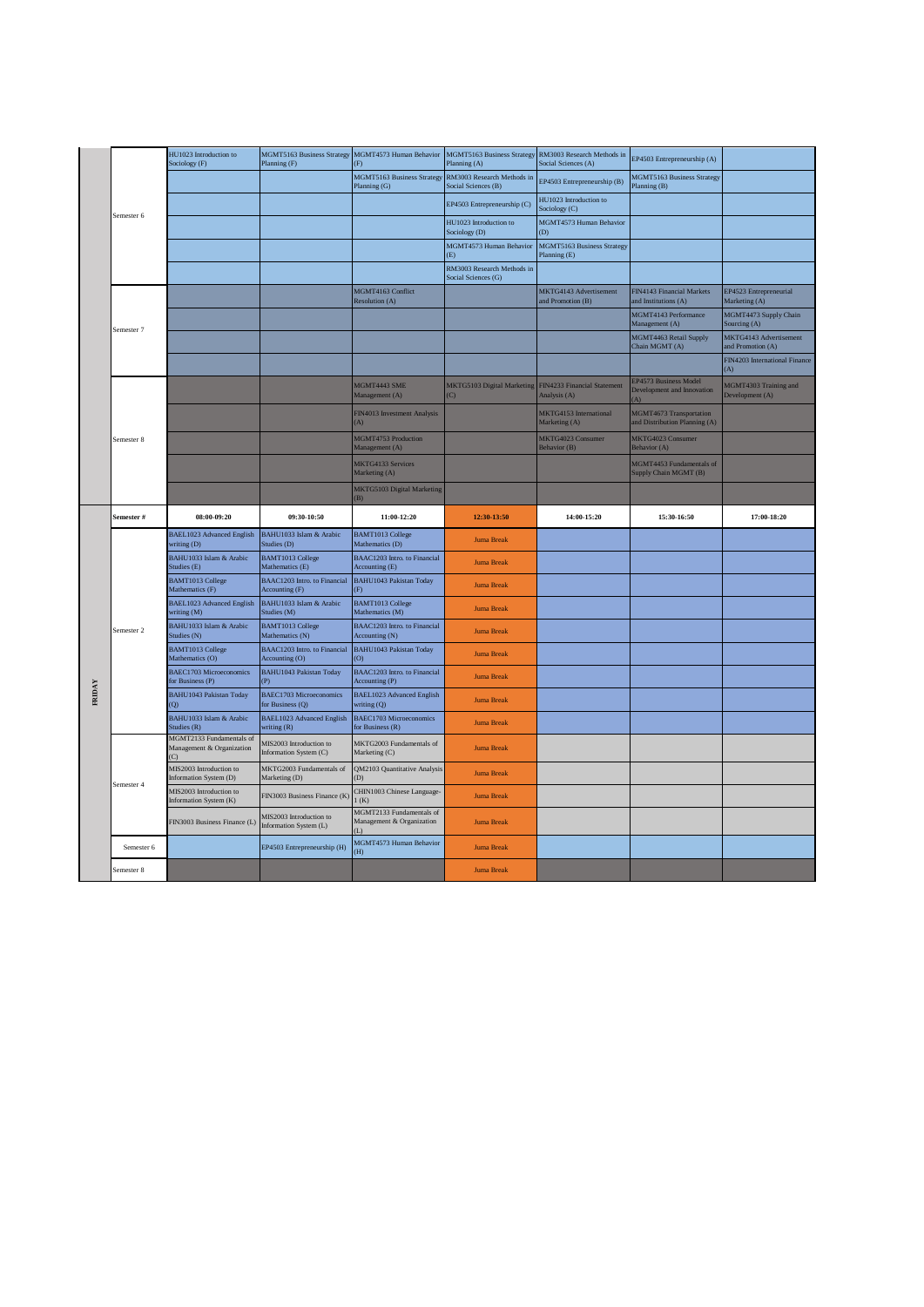|               |            |                                                                     |                                                                             |                                                                             | <b>BS-AF Spring 2021 Timetable Slots</b>             |                                             |                                           |                                                                           |
|---------------|------------|---------------------------------------------------------------------|-----------------------------------------------------------------------------|-----------------------------------------------------------------------------|------------------------------------------------------|---------------------------------------------|-------------------------------------------|---------------------------------------------------------------------------|
|               | Semester # | 08:00-09:20                                                         | 09:30-10:50                                                                 | 11:00-12:20                                                                 | 12:30-13:50                                          | 14:00-15:20                                 | 15:30-16:50                               | 17:00-18:20                                                               |
|               |            | AFIT1403 Fundamentals of<br>Information Systems (A)<br>Computer Lab | AF1203 Financial Accounting<br>(A)                                          | AFMG1803 Principles of<br>Management (A)                                    |                                                      |                                             |                                           |                                                                           |
|               | Semester 1 | AF1203 Financial Accounting<br>B)                                   | <b>AFEL1003 Functional English</b><br>(B)                                   |                                                                             |                                                      |                                             |                                           |                                                                           |
|               |            | AFMG1813 Taxation<br>Management (A)                                 | AF1213 Cost & Management<br>Accounting (A)                                  | AFLW1003 Business Law (A)                                                   | <b>AFMG1813 Taxation</b><br>Management (B)           | <b>AFMT1013 Business Statistics</b><br>B)   |                                           |                                                                           |
|               | Semester 2 | AF1213 Cost & Management<br>Accounting (C)                          | AFLW1003 Business Law (C)                                                   | AF1213 Cost & Management<br>Accounting (D)                                  | AFHR1303 Human Resource<br>Management (D)            | AFMG1813 Taxation<br>Management (D)         |                                           |                                                                           |
|               | Semester 3 | ECO2813 Principles of<br>Economics (A)                              | <b>ENG3033 Business</b><br><b>Communication &amp; Report</b><br>Writing (A) | <b>ENG3033 Business</b><br><b>Communication &amp; Report</b><br>Writing (B) | FNA3423 Financial Reporting<br>(B)                   | ECO2813 Principles of<br>Economics (B)      |                                           |                                                                           |
| <b>MONDAY</b> |            | LAW2623 Corporate Law (B)                                           | ISL2233 Islamic Studies (B)                                                 | LAW2623 Corporate Law (A)                                                   | AUD4913 Audit & Assurance<br>A)                      |                                             |                                           |                                                                           |
|               | Semester 4 |                                                                     |                                                                             | AUD4913 Audit & Assurance<br>(B)                                            |                                                      |                                             |                                           |                                                                           |
|               | Semester 6 |                                                                     | ACCT4183 Computerized<br>Accounting (A)                                     | BNK3163Banking Laws and<br>Practice (A)                                     | FNA4433 Financial Analysis<br>(A)                    |                                             |                                           |                                                                           |
|               | Semester 7 |                                                                     |                                                                             |                                                                             | FIN5233 Investment and<br>Portfolio Management (A)   | RES4713 Research Methods in<br>Business (A) | LNG2263 Foreign Language<br>A)            |                                                                           |
|               | Semester 8 |                                                                     |                                                                             |                                                                             |                                                      | ENT5453 Entrepreneurship<br>(A)             | AFMG4853 Organizational<br>Behavior (A)   | ERP5133 Introduction to<br><b>Enterprise Resource Planning-</b><br>ERP(B) |
|               |            |                                                                     |                                                                             |                                                                             |                                                      | AFMG4853 Organizational<br>Behavior (B)     | ENT5453 Entrepreneurship<br>(B)           |                                                                           |
|               | Semester # | 08:00-09:20                                                         | 09:30-10:50                                                                 | 11:00-12:20                                                                 | 12:30-13:50                                          | 14:00-15:20                                 | 15:30-16:50                               | 17:00-18:20                                                               |
|               | Semester 1 | AFEL1003 Functional English<br>(A)                                  | AFMT1003 Quantitative<br>Methods (A)<br>AFIT1403 Fundamentals of            | AFMG1803 Principles of<br>Management (B)                                    |                                                      |                                             |                                           |                                                                           |
|               |            | <b>AFMT1003 Quantitative</b><br>Methods (B)                         | <b>Information Systems (B)</b><br>Computer Lab                              |                                                                             |                                                      |                                             |                                           |                                                                           |
|               |            | <b>AFMT1013 Business Statistics</b><br>(A)                          | AFHR1303 Human Resource<br>Management (A)                                   | AF1213 Cost & Management<br>Accounting (B)                                  | AFHR1303 Human Resource<br>Management (B)            | AFLW1003 Business Law (B)                   |                                           |                                                                           |
|               | Semester 2 | AFMG1813 Taxation<br>Management (C)                                 | <b>AFMT1013 Business Statistics</b><br>(C)                                  | AFHR1303 Human Resource<br>Management (C)                                   | AFLW1003 Business Law (D)                            | <b>AFMT1013 Business Statistics</b><br>(D)  |                                           |                                                                           |
|               |            | AFLW1003 Business Law (E)                                           | AF1213 Cost & Management<br>Accounting (E)                                  |                                                                             |                                                      |                                             |                                           |                                                                           |
| TUESDAY       | Semester 3 | FNA3423 Financial Reporting<br>A)                                   | MAC3833 Financial<br>Management (A)                                         | PFM3523 Performance<br>Management (A)                                       | PFM3523 Performance<br>Management (B)                |                                             |                                           |                                                                           |
|               |            |                                                                     |                                                                             | MAC3833 Financial<br>Management (B)                                         |                                                      |                                             |                                           |                                                                           |
|               | Semester 4 | IVA4823 Investment Appraisal<br>(B)                                 | MRK2333 Principles of<br>Marketing (B)                                      | MRK2333 Principles of<br>Marketing (A)                                      | ISL2233 Islamic Studies (A)                          | IVA4823 Investment Appraisal<br>(A)         |                                           |                                                                           |
|               |            | AUD4913 Audit & Assurance<br>(C)                                    | IVA4823 Investment Appraisa                                                 | MRK2333 Principles of<br>Marketing (C)                                      |                                                      |                                             |                                           |                                                                           |
|               | Semester 6 |                                                                     | FNA4453 Advanced Corporate<br>Reporting (A)                                 | SOC2213 Introduction to<br>Sociology (A)                                    |                                                      |                                             |                                           |                                                                           |
|               | Semester 7 |                                                                     |                                                                             |                                                                             | PST5533 Performance Strategy PFM5543 Advanced<br>(A) | Performance Management (A)                  |                                           |                                                                           |
|               | Semester 8 |                                                                     |                                                                             |                                                                             |                                                      | <b>AUD5923 Audit Reporting (A)</b>          | AUD5933 Advanced Audit &<br>Assurance (A) | ERP5133 Introduction to<br>Enterprise Resource Planning-<br>ERP(A)        |
|               |            |                                                                     |                                                                             |                                                                             |                                                      | AUD5933 Advanced Audit &<br>Assurance (B)   | AUD5923 Audit Reporting (B)               |                                                                           |
|               | Semester # | 08:00-09:20<br>AFIT1403 Fundamentals of                             | 09:30-10:50                                                                 | 11:00-12:20                                                                 | 12:30-13:50                                          | 14:00-15:20                                 | 15:30-16:50                               | 17:00-18:20                                                               |
|               | Semester 1 | Information Systems (A)<br>Computer Lab                             | AF1203 Financial Accounting AFMG1803 Principles of<br>(A)                   | Management (A)                                                              |                                                      |                                             |                                           |                                                                           |
|               |            | AF1203 Financial Accounting<br>(B)                                  | AFEL1003 Functional English<br>(B)                                          |                                                                             |                                                      |                                             |                                           |                                                                           |
|               |            | AFMG1813 Taxation<br>Management (A)                                 | AF1213 Cost & Management<br>Accounting (A)                                  | AFLW1003 Business Law (A)                                                   | AFMG1813 Taxation<br>Management (B)                  | <b>AFMT1013 Business Statistics</b><br>(B)  |                                           |                                                                           |
|               | Semester 2 | AF1213 Cost & Management<br>Accounting (C)                          | AFLW1003 Business Law (C)                                                   | AF1213 Cost & Management<br>Accounting (D)                                  | AFHR1303 Human Resource<br>Management (D)            | AFMG1813 Taxation<br>Management (D)         |                                           |                                                                           |
|               |            | AFMG1813 Taxation<br>Management (E)                                 | <b>AFMT1013 Business Statistics</b><br>(E)<br><b>ENG3033 Business</b>       | AFHR1303 Human Resource<br>Management (E)<br><b>ENG3033 Business</b>        |                                                      |                                             |                                           |                                                                           |
| WEDNESDAY     | Semester 3 | ECO2813 Principles of<br>Economics (A)                              | <b>Communication &amp; Report</b><br>Writing (A)                            | <b>Communication &amp; Report</b><br>Writing (B)                            | FNA3423 Financial Reporting<br>(B)                   | ECO2813 Principles of<br>Economics (B)      |                                           |                                                                           |
|               | Semester 4 | LAW2623 Corporate Law (B)                                           | ISL2233 Islamic Studies (B)                                                 | LAW2623 Corporate Law (A)                                                   | AUD4913 Audit & Assurance<br>A)                      |                                             |                                           |                                                                           |
|               |            | LAW2623 Corporate Law (C)                                           | ISL2233 Islamic Studies (C)                                                 | AUD4913 Audit & Assurance<br>(B)                                            |                                                      |                                             |                                           |                                                                           |
|               | Semester 6 |                                                                     | ACCT4183 Computerized<br>Accounting (A)                                     | BNK3163Banking Laws and<br>Practice (A)                                     | FNA4433 Financial Analysis<br>(A)                    |                                             |                                           |                                                                           |
|               | Semester 7 |                                                                     |                                                                             |                                                                             | FIN5233 Investment and<br>Portfolio Management (A)   | RES4713 Research Methods in<br>Business (A) | LNG2263 Foreign Language<br>(A)           | ERP5133 Introduction to                                                   |
|               | Semester 8 |                                                                     |                                                                             |                                                                             |                                                      | ENT5453 Entrepreneurship<br>(A)             | AFMG4853 Organizational<br>Behavior (A)   | Enterprise Resource Planning-<br>$\text{ERP}(B)$                          |
|               |            |                                                                     |                                                                             |                                                                             |                                                      | AFMG4853 Organizational<br>Behavior (B)     | ENT5453 Entrepreneurship<br>B)            |                                                                           |
|               | Semester # | 08:00-09:20                                                         | 09:30-10:50                                                                 | 11:00-12:20                                                                 | 12:30-13:50                                          | 14:00-15:20                                 | 15:30-16:50                               | 17:00-18:20                                                               |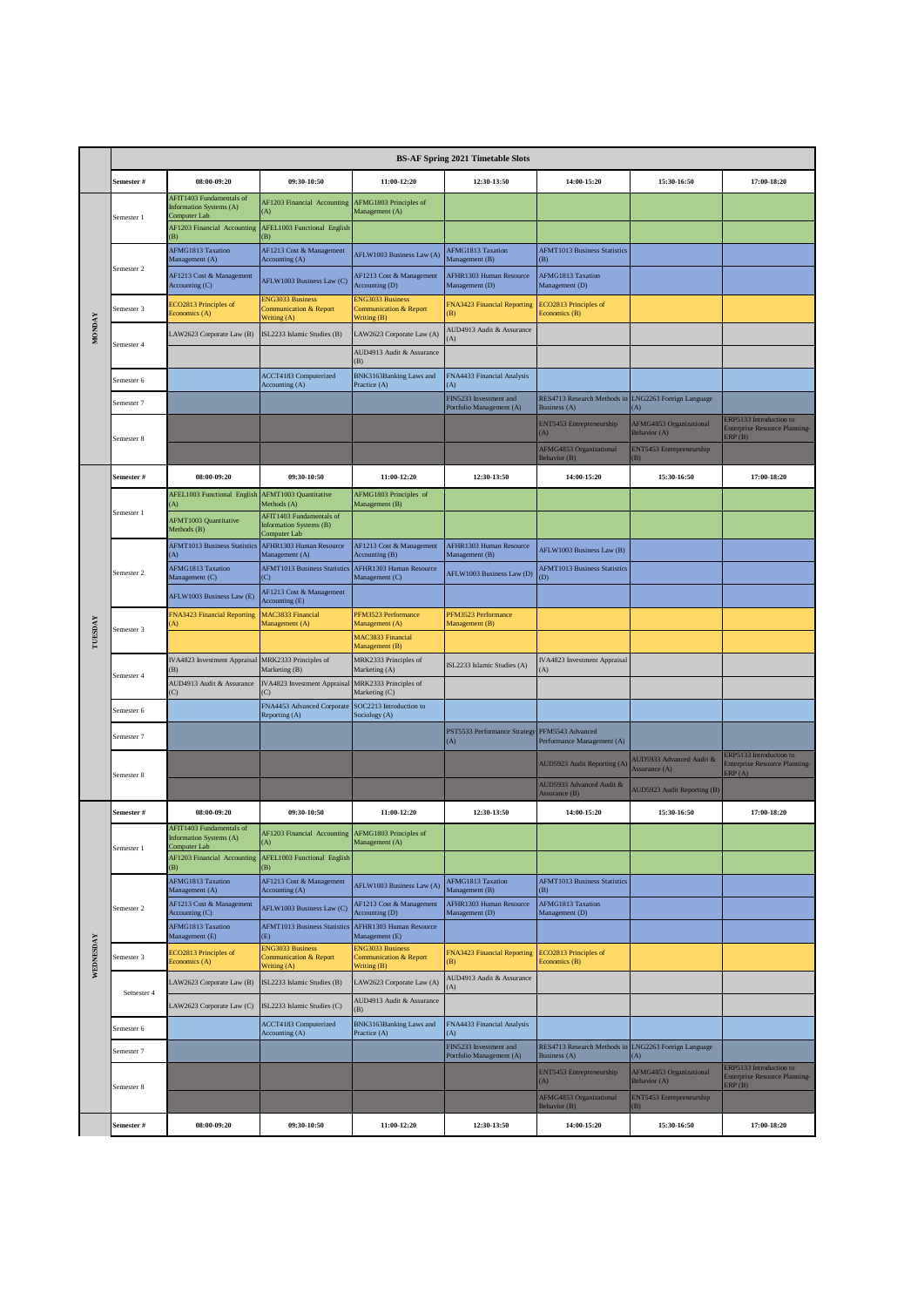|                 |            | AFEL1003 Functional English<br>A)           | AFMT1003 Quantitative<br>Methods (A)                                | AFMG1803 Principles of<br>Management (B)   |                                                      |                                            |                                           |                                                                           |
|-----------------|------------|---------------------------------------------|---------------------------------------------------------------------|--------------------------------------------|------------------------------------------------------|--------------------------------------------|-------------------------------------------|---------------------------------------------------------------------------|
|                 | Semester 1 | <b>AFMT1003 Quantitative</b><br>Methods (B) | AFIT1403 Fundamentals of<br>Information Systems (B)<br>Computer Lab |                                            |                                                      |                                            |                                           |                                                                           |
|                 |            | <b>AFMT1013 Business Statistics</b><br>(A)  | AFHR1303 Human Resource<br>Management (A)                           | AF1213 Cost & Management<br>Accounting (B) | AFHR1303 Human Resource<br>Management (B)            | AFLW1003 Business Law (B)                  |                                           |                                                                           |
|                 | Semester 2 | AFMG1813 Taxation<br>Management (C)         | <b>AFMT1013 Business Statistics</b><br>(C)                          | AFHR1303 Human Resource<br>Management (C)  | AFLW1003 Business Law (D)                            | <b>AFMT1013 Business Statistics</b><br>(D) |                                           |                                                                           |
| <b>THURSDAY</b> |            | AFLW1003 Business Law (E)                   | AF1213 Cost & Management<br>Accounting (E)                          |                                            |                                                      |                                            |                                           |                                                                           |
|                 | Semester 3 | <b>FNA3423 Financial Reporting</b><br>A)    | MAC3833 Financial<br>Management (A)                                 | PFM3523 Performance<br>Management (A)      | PFM3523 Performance<br>Management (B)                |                                            |                                           |                                                                           |
|                 |            |                                             |                                                                     | MAC3833 Financial<br>Management (A)        |                                                      |                                            |                                           |                                                                           |
|                 | Semester 4 | IVA4823 Investment Appraisal<br>(B)         | MRK2333 Principles of<br>Marketing (B)                              | MRK2333 Principles of<br>Marketing (A)     | ISL2233 Islamic Studies (A)                          | IVA4823 Investment Appraisal<br>(A)        |                                           |                                                                           |
|                 |            | AUD4913 Audit & Assurance<br>(C)            | <b>IVA4823</b> Investment Appraisal<br>(C)                          | MRK2333 Principles of<br>Marketing (C)     |                                                      |                                            |                                           |                                                                           |
|                 | Semester 6 |                                             | FNA4453 Advanced Corporate SOC2213 Introduction to<br>Reporting (A) | Sociology (A)                              |                                                      |                                            |                                           |                                                                           |
|                 | Semester 7 |                                             |                                                                     |                                            | PST5533 Performance Strategy PFM5543 Advanced<br>(A) | Performance Management (A)                 |                                           |                                                                           |
|                 | Semester 8 |                                             |                                                                     |                                            |                                                      | AUD5923 Audit Reporting (A)                | AUD5933 Advanced Audit &<br>Assurance (A) | ERP5133 Introduction to<br><b>Enterprise Resource Planning-</b><br>ERP(A) |
|                 |            |                                             |                                                                     |                                            |                                                      | AUD5933 Advanced Audit &<br>Assurance (B)  | AUD5923 Audit Reporting (B)               |                                                                           |
| FRIDAY          | Semester # | 08:00-09:20                                 | 09:30-10:50                                                         | $11:00-12:20$                              | 12:30-13:50                                          | 14:00-15:20                                | 15:30-16:50                               | 17:00-18:20                                                               |
|                 | Semester 2 | AFMG1813 Taxation<br>Management (E)         | <b>AFMT1013 Business Statistics</b><br>(E)                          | AFHR1303 Human Resource<br>Management (E)  | <b>Juma Break</b>                                    |                                            |                                           |                                                                           |
|                 | Semester 4 | LAW2623 Corporate Law (C)                   | ISL2233 Islamic Studies (C)                                         |                                            | <b>Juma Break</b>                                    |                                            |                                           |                                                                           |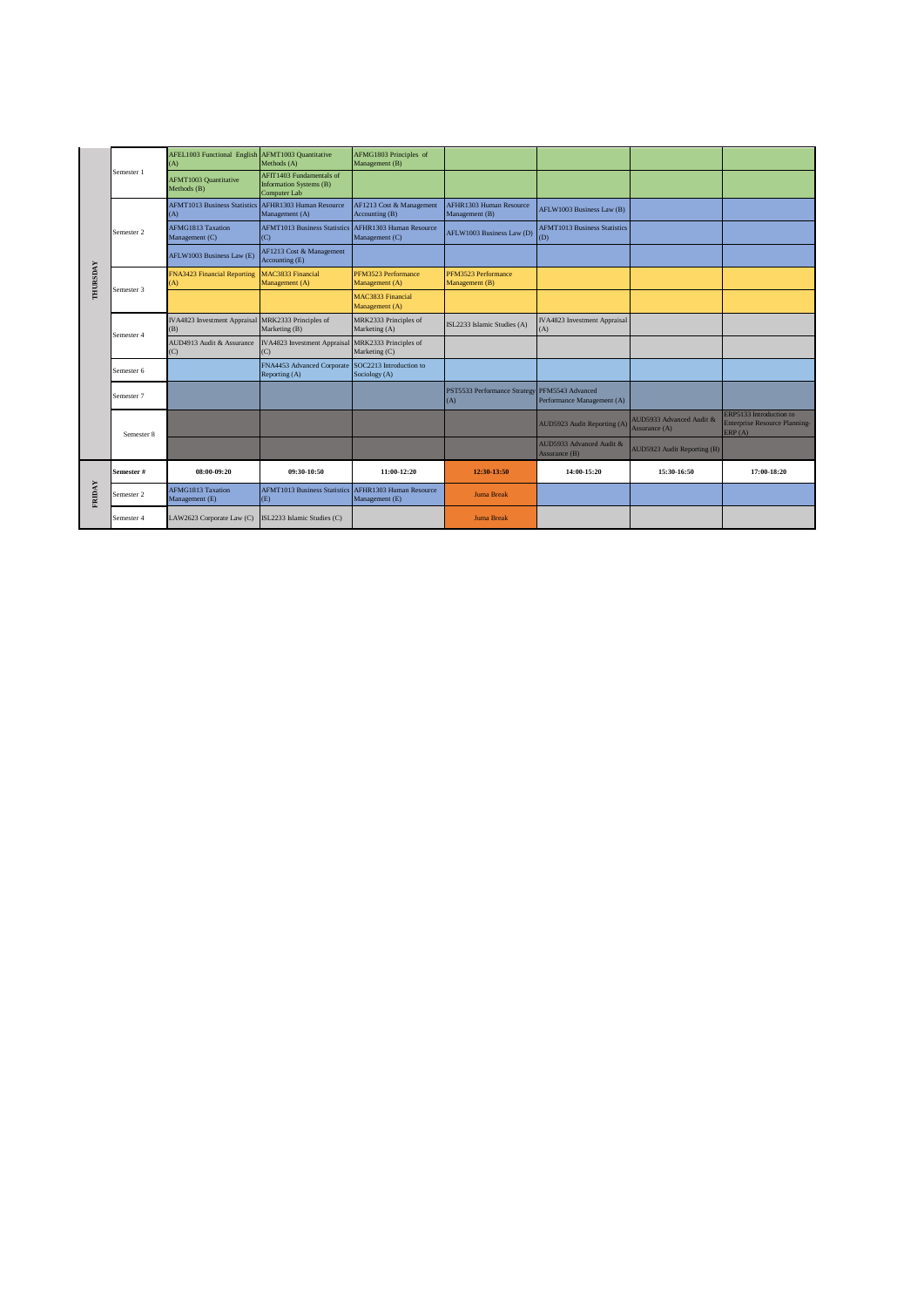|                 |                 |                                      |                                                             |                                                      | MBA-2 Years Spring 2021 Timetable Slots                            |                                                                         |                                         |                                                                     |                                                                     |
|-----------------|-----------------|--------------------------------------|-------------------------------------------------------------|------------------------------------------------------|--------------------------------------------------------------------|-------------------------------------------------------------------------|-----------------------------------------|---------------------------------------------------------------------|---------------------------------------------------------------------|
|                 | emester #       | 08:00-09:20                          | 09:30-10:50                                                 | 11:00-12:20                                          | 14:00-15:20                                                        | 15:30-16:50                                                             | 17:00-18:20                             | 18:30-19:50                                                         | 20:00-21:20                                                         |
|                 | semester 1      | BAMG5703 Managerial<br>Economics (A) | <b>BAMG6543 Business Proces</b><br>Strategy Management (A)  | <b>BAMG5003 Quantitative</b><br>Research Method (A1) |                                                                    |                                                                         |                                         | <b>BAMG5003 Quantitative</b><br>Research Method (E1)                | <b>BAMG5003 Quantitative</b><br>Research Method (E1)                |
|                 |                 |                                      |                                                             |                                                      | EP5133 Social<br>Entrepreneurship (A)                              | EP5153 Corporate<br>Entrepreneurship (A)                                |                                         | EP5153 Corporate<br>Entrepreneurship (E1)                           | EP5153 Corporate<br>Entrepreneurship (E1)                           |
| <b>MONDAY</b>   |                 |                                      |                                                             |                                                      | BAAC6203 Corporate Finance<br>(A)                                  | EP5153 Corporate<br>Entrepreneurship (A)                                |                                         | FIN6153 Financial Reporting<br>& Analysis (E1)                      | FIN6153 Financial Reporting<br>& Analysis (E1)                      |
|                 | Semester 2      |                                      |                                                             |                                                      | HRM5993 Human Resource<br>Management: Strategy and<br>Practice (A) | FIN6233 Alternative<br>Investments & Funds<br>Management (A)            |                                         | <b>BIS6213 Business Intelligence</b><br>(E1)                        | BIS6213 Business Intelligence<br>(E1)                               |
|                 |                 |                                      |                                                             |                                                      | MGMT6513 Supply<br>Management (A)                                  | MGMT6563 Managing Supply<br>Chain (A)                                   |                                         | MKTG6043 Advertisement<br>and Promotion Strategy (E1)               | MKTG6043 Advertisement<br>and Promotion Strategy (E1)               |
|                 |                 |                                      |                                                             |                                                      | MKTG5383 E-Marketing &<br>Social Media (A)                         | MKTG6043 Advertisement<br>and Promotion Strategy (A)                    |                                         | HKM5993 Human<br><b>Resource Management:</b>                        | IKM5993 Humar<br>Resource Management:                               |
|                 | .<br>Semester # | 08:00-09:20                          | 09:30-10:50                                                 | 11:00-12:20                                          | 14:00-15:20                                                        | 15:30-16:50                                                             | 17:00-18:20                             | 18:30-19:50                                                         | 20:00-21:20                                                         |
|                 | Semester 1      |                                      |                                                             |                                                      |                                                                    |                                                                         | EP4523 Entrepreneurial<br>Marketing (A) | FIN7023 International Trade<br>and Finance (E1)                     | FIN7023 International Trade<br>and Finance (E1)                     |
|                 |                 |                                      |                                                             |                                                      | EP5173 Entrepreneurship &<br>Vew Venture-II (A)                    | BIS6213 Business Intelligence<br>(A)                                    |                                         | EP5173 Entrepreneurship &<br>New Venture-II (E1)                    | EP5173 Entrepreneurship &<br>New Venture-II (E1)                    |
| TUESDAY         |                 |                                      |                                                             |                                                      | FIN6153 Financial Reporting<br>& Analysis (A)                      | <b>BAMK6143</b> Global Marketing<br>(A)                                 |                                         | BAAC6203 Corporate Financ<br>(E1)                                   | <b>BAAC6203 Corporate Finance</b><br>(E1)                           |
|                 | Semester 2      |                                      |                                                             |                                                      | MGMT6243 Designing High<br>Performance Organization (A)            |                                                                         |                                         | MGMT6513 Supply<br>Management (E1)                                  | MGMT6513 Supply<br>Management (E1)                                  |
|                 |                 |                                      |                                                             |                                                      | <b>BAMG6553 Logistic Strategy</b><br>and Logistic Systems (A)      |                                                                         |                                         |                                                                     |                                                                     |
|                 |                 |                                      |                                                             |                                                      | MKTG6033 Services<br>Marketing Strategy (A)                        |                                                                         |                                         |                                                                     |                                                                     |
|                 | Semester #      | 08:00-09:20                          | 09:30-10:50                                                 | 11:00-12:20                                          | 14:00-15:20                                                        | 15:30-16:50                                                             | 17:00-18:20                             | 18:30-19:50                                                         | 20:00-21:20                                                         |
|                 | Semester 1      | BAMG5703 Managerial<br>Economics (A) | <b>BAMG6543 Business Process</b><br>Strategy Management (A) | <b>BAMG5003 Quantitative</b><br>Research Method (A1) |                                                                    |                                                                         |                                         |                                                                     |                                                                     |
|                 |                 |                                      |                                                             |                                                      | EP5133 Social<br>Entrepreneurship (A)                              | MGMT6563 Managing Supply<br>Chain (A)                                   |                                         | EP5133 Social<br>Entrepreneurship (E1)                              | EP5133 Social<br>Entrepreneurship (E1)                              |
| WEDNESDAY       |                 |                                      |                                                             |                                                      | <b>BAAC6203 Corporate Financ</b><br>(A)                            | MKTG6043 Advertisement<br>and Promotion Strategy (A)                    |                                         | FIN6233 Alternative<br>Investments & Funds<br>Management (E1)       | FIN6233 Alternative<br>nvestments & Funds<br>Management (E1)        |
|                 | Semester 2      |                                      |                                                             |                                                      | HRM5993 Human Resource<br>Management: Strategy and<br>Practice (A) | FIN6233 Alternative<br><b>Investments &amp; Funds</b><br>Management (A) |                                         | MGMT6243 Designing High<br>Performance Organization<br>(E1)         | MGMT6243 Designing High<br>Performance Organization<br>ED.          |
|                 |                 |                                      |                                                             |                                                      | MGMT6513 Supply<br>Management (A)                                  |                                                                         |                                         | BAMK6143 Global Marketing<br>(E1)                                   | BAMK6143 Global Marketing<br>(E1)                                   |
|                 |                 |                                      |                                                             |                                                      | MKTG5383 E-Marketing &<br>Social Media (A)                         |                                                                         |                                         |                                                                     |                                                                     |
|                 | šemester #      | 08:00-09:20                          | 09:30-10:50                                                 | 11:00-12:20                                          | 14:00-15:20                                                        | 15:30-16:50                                                             | 17:00-18:20                             | 18:30-19:50                                                         | 20:00-21:20                                                         |
|                 | emester 1       |                                      |                                                             |                                                      |                                                                    |                                                                         | EP4523 Entrepreneurial<br>Marketing (A) |                                                                     |                                                                     |
|                 |                 |                                      |                                                             |                                                      | EP5173 Entrepreneurship &<br>New Venture-II (A)                    | <b>BIS6213 Business Intelligence</b><br>(A)                             |                                         | <b>BAMG6553 Logistic Strategy</b><br>and Logistic Systems (E1)      | <b>BAMG6553 Logistic Strategy</b><br>and Logistic Systems (E1)      |
| <b>THURSDAY</b> |                 |                                      |                                                             |                                                      | FIN6153 Financial Reporting<br>& Analysis (A)                      | BAMK6143 Global Marketing<br>(A)                                        |                                         | MKTG6033 Services<br>Marketing Strategy (E1)                        | MKTG6033 Services<br>Marketing Strategy (E1)                        |
|                 | semester 2      |                                      |                                                             |                                                      | MGMT6243 Designing High<br>Performance Organization (A)            |                                                                         |                                         |                                                                     |                                                                     |
|                 |                 |                                      |                                                             |                                                      | <b>BAMG6553 Logistic Strategy</b><br>and Logistic Systems (A)      |                                                                         |                                         |                                                                     |                                                                     |
|                 |                 |                                      |                                                             |                                                      | MKTG6033 Services<br>Marketing Strategy (A)                        |                                                                         |                                         |                                                                     |                                                                     |
|                 | .<br>Semester # | 08:00-09:20                          | 09:30-10:50                                                 | 11:00-12:20                                          | 14:00-15:20                                                        | 15:30-16:50                                                             | 17:00-18:20                             | 18:30-19:50                                                         | 20:00-21:20                                                         |
|                 | Semester 1      |                                      |                                                             |                                                      |                                                                    |                                                                         |                                         | HRM6143 Performance<br>Management and Motivation<br>(E1)            | HRM6143 Performance<br>Management and Motivation<br>E1              |
| FRIDAY          |                 |                                      |                                                             |                                                      |                                                                    |                                                                         |                                         | HRM5993 Human Resource<br>Management: Strategy and<br>Practice (E1) | HRM5993 Human Resource<br>Management: Strategy and<br>Practice (E1) |
|                 | Semester 2      |                                      |                                                             |                                                      |                                                                    |                                                                         |                                         | MGMT6563 Managing Supply<br>Chain (E1)                              | MGMT6563 Managing Supply<br>Chain $(E1)$                            |
|                 |                 |                                      |                                                             |                                                      |                                                                    |                                                                         |                                         | MKTG5383 E-Marketing &<br>Social Media (E1)                         | MKTG5383 E-Marketing &<br>Social Media (E1)                         |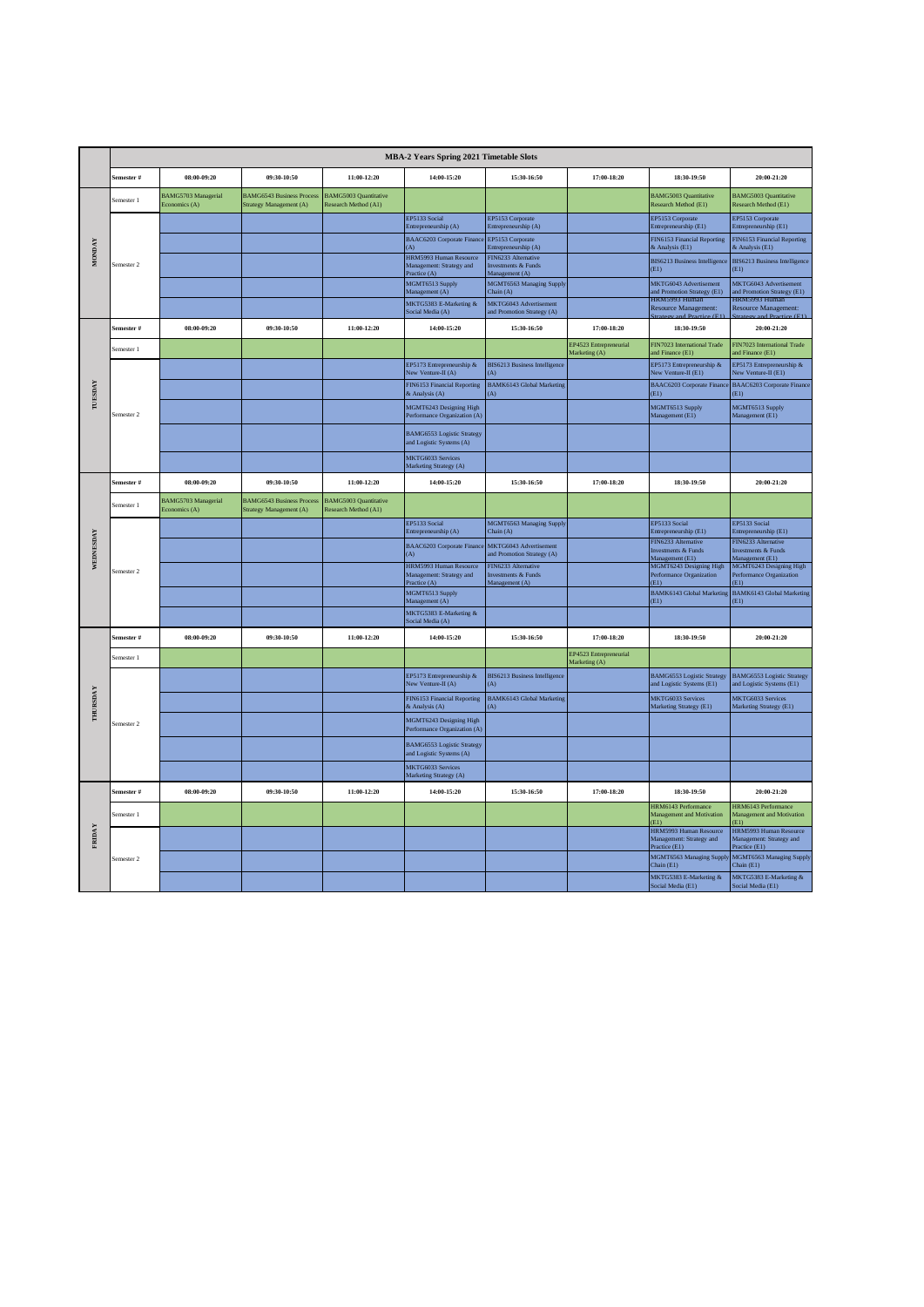|               |            |             |             |             | <b>MBA-2.5 Years Spring 2021 Timetable Slots</b> |                                               |                                               |                                        |
|---------------|------------|-------------|-------------|-------------|--------------------------------------------------|-----------------------------------------------|-----------------------------------------------|----------------------------------------|
|               | Semester#  | 08:00-09:20 | 09:30-10:50 | 11:00-12:20 | 12:30-13:50                                      | 17:00-18:20                                   | 18:30-19:50                                   | 20:00-21:20                            |
| <b>MONDAY</b> | Semester 2 |             |             |             |                                                  |                                               | <b>FIN3003 Business Finance</b><br>(E1)       | FIN3003 Business Finance<br>(E1)       |
| TUESDAY       | Semester#  | 08:00-09:20 | 09:30-10:50 | 11:00-12:20 | 12:30-13:50                                      | 17:00-18:20                                   | 18:30-19:50                                   | 20:00-21:20                            |
|               | Semester 2 |             |             |             |                                                  | ECON2013 Principles of<br>Macroeconomics (E1) | ECON2013 Principles of<br>Macroeconomics (E1) |                                        |
|               | Semester#  | 08:00-09:20 | 09:30-10:50 | 11:00-12:20 | 12:30-13:50                                      | 17:00-18:20                                   | 18:30-19:50                                   | 20:00-21:20                            |
| THURSDAY      | Semester 2 |             |             |             |                                                  |                                               | MKTG4033 Marketing<br>Management (E1)         | MKTG4033 Marketing<br>Management (E1)  |
| ¥             | Semester#  | 08:00-09:20 | 09:30-10:50 | 11:00-12:20 | 12:30-13:50                                      | 17:00-18:20                                   | 18:30-19:50                                   | 20:00-21:20                            |
| FRIDA'        | Semester 2 |             |             |             | <b>Juma Break</b>                                |                                               | MGMT5123 Operations<br>Management (E1)        | MGMT5123 Operations<br>Management (E1) |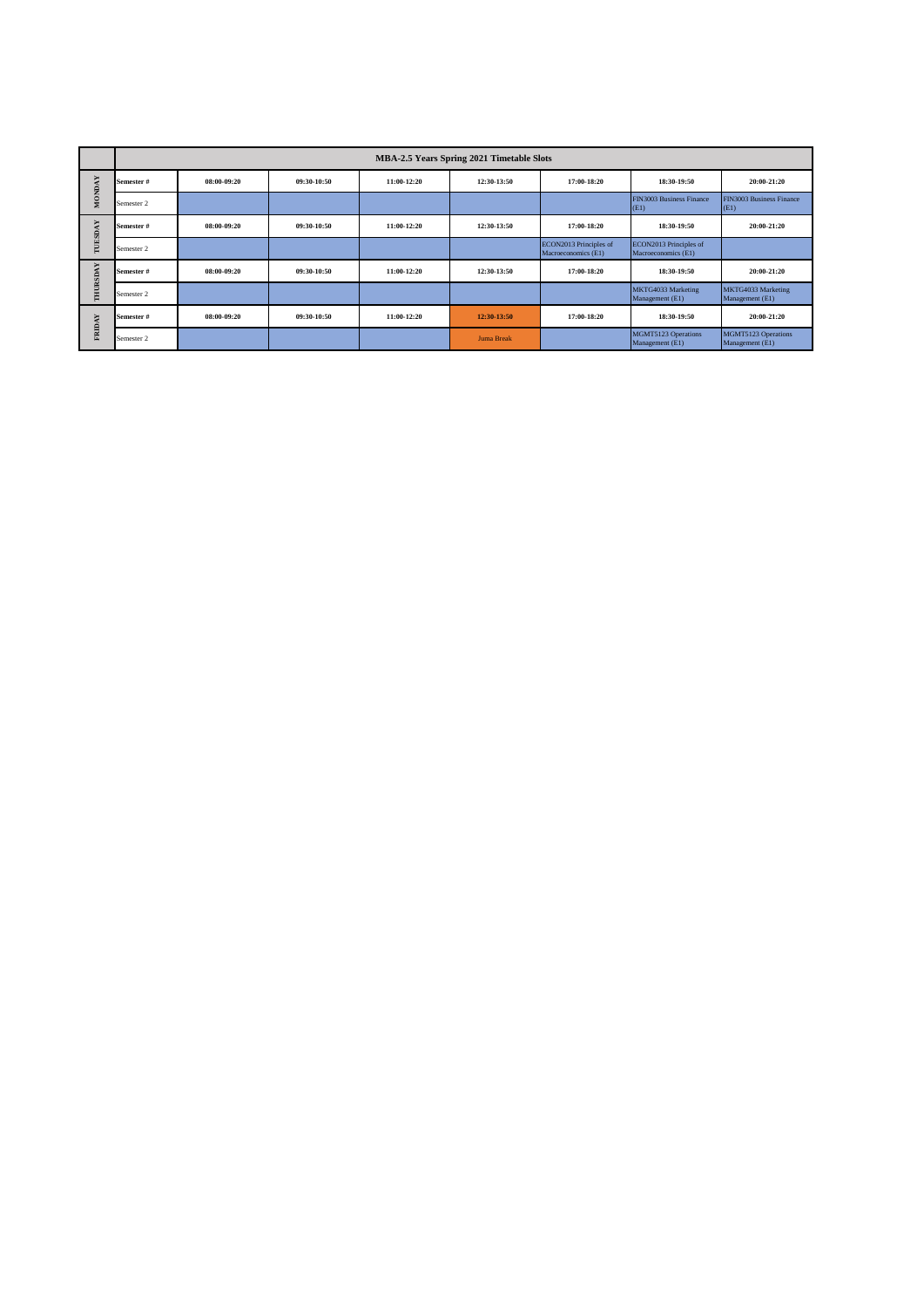|               |            |                                      |                                                    |                                       | MBA-3 Years Spring 2021 Timetable Slots  |                                                |             |             |
|---------------|------------|--------------------------------------|----------------------------------------------------|---------------------------------------|------------------------------------------|------------------------------------------------|-------------|-------------|
|               | Semester # | 08:00-09:20                          | 09:30-10:50                                        | 11:00-12:20                           | 12:30-13:50                              | 14:00-15:20                                    | 15:30-16:50 | 17:00-18:20 |
| <b>MONDAY</b> | Semester 4 |                                      |                                                    | MGMT5123 Operations<br>Management (A) |                                          |                                                |             |             |
|               | Semester 5 | ECON5023 Managerial<br>Economics (A) | <b>MOR5003 Business Policy</b><br>and Strategy (A) |                                       |                                          |                                                |             |             |
| TUESDAY       | Semester # | 08:00-09:20                          | 09:30-10:50                                        | 11:00-12:20                           | 12:30-13:50                              | 14:00-15:20                                    | 15:30-16:50 | 17:00-18:20 |
|               | Semester 5 |                                      |                                                    |                                       | MGMT5013 Organizational<br>Behaviour (A) | <b>RM5103 Business Research</b><br>Methods (A) |             |             |
|               | Semester # | 08:00-09:20                          | 09:30-10:50                                        | 11:00-12:20                           | 12:30-13:50                              | 14:00-15:20                                    | 15:30-16:50 | 17:00-18:20 |
| WEDNESDAY     | Semester 4 |                                      |                                                    | MGMT5123 Operations<br>Management (A) |                                          |                                                |             |             |
|               | Semester 5 | ECON5023 Managerial<br>Economics (A) | <b>MOR5003 Business Policy</b><br>and Strategy (A) |                                       |                                          |                                                |             |             |
| THURSDAY      | Semester # | 08:00-09:20                          | 09:30-10:50                                        | 11:00-12:20                           | 12:30-13:50                              | $14:00-15:20$                                  | 15:30-16:50 | 17:00-18:20 |
|               | Semester 5 |                                      |                                                    |                                       | MGMT5013 Organizational<br>Behaviour (A) | RM5103 Business Research<br>Methods (A)        |             |             |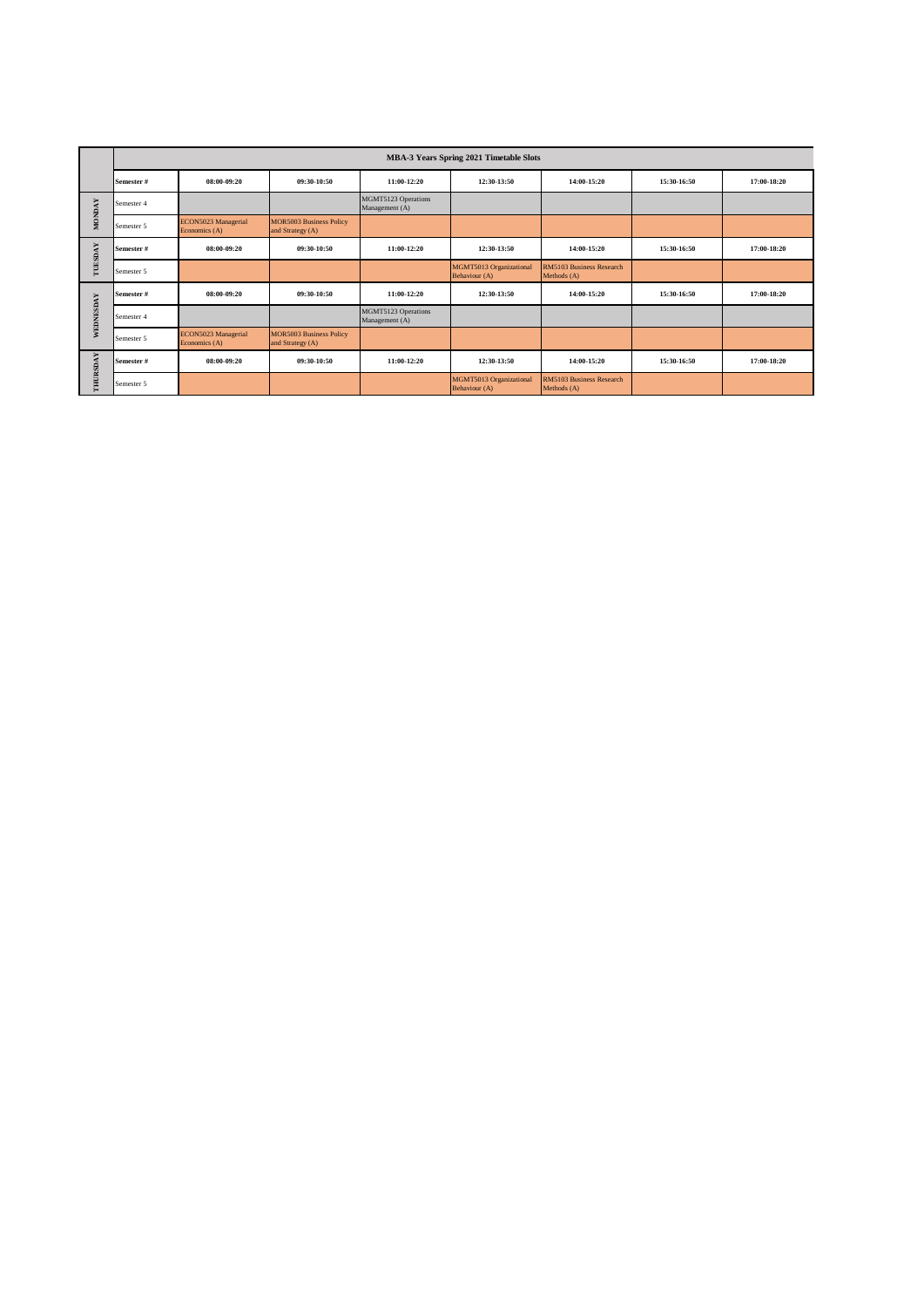|               | <b>MS-AF Spring 2021 Timetable Slots</b> |             |             |             |             |             |                                                               |                                                               |
|---------------|------------------------------------------|-------------|-------------|-------------|-------------|-------------|---------------------------------------------------------------|---------------------------------------------------------------|
| <b>MONDAY</b> | Semester #                               | 08:00-09:20 | 09:30-10:50 | 11:00-12:20 | 12:30-13:50 | 17:00-18:20 | 18:30-19:50                                                   | 20:00-21:20                                                   |
|               | Semester 1                               |             |             |             |             |             | <b>BAMG5003 Quantitative</b><br>Research Method (E1)          | <b>BAMG5003 Quantitative</b><br>Research Method (E1)          |
|               | Semester 2                               |             |             |             |             |             | BAAC6723 Multivariate Data<br>Analysis (E1)                   | BAAC6723 Multivariate Data<br>Analysis (E1)                   |
| TUESDAY       | Semester #                               | 08:00-09:20 | 09:30-10:50 | 11:00-12:20 | 12:30-13:50 | 17:00-18:20 | 18:30-19:50                                                   | 20:00-21:20                                                   |
|               | Semester 1                               |             |             |             |             |             | <b>AFRE5003 Research Methods</b><br>& Manuscript Writing (E1) | <b>AFRE5003 Research Methods</b><br>& Manuscript Writing (E1) |
|               | Semester 2                               |             |             |             |             |             | AFMT5023 Inferential<br>Statistics (E1)                       | AFMT5023 Inferential<br>Statistics (E1)                       |
| WEDNESDAY     | Semester #                               | 08:00-09:20 | 09:30-10:50 | 11:00-12:20 | 12:30-13:50 | 17:00-18:20 | 18:30-19:50                                                   | 20:00-21:20                                                   |
|               | Semester 1                               |             |             |             |             |             | <b>BAMG5013 Qualitative</b><br>Research Approaches (E1)       | <b>BAMG5013 Qualitative</b><br>Research Approaches (E1)       |
|               | Semester 2                               |             |             |             |             |             |                                                               | AFEC6703 Econometrics (E1) AFEC6703 Econometrics (E1)         |
| THURSDAY      | Semester #                               | 08:00-09:20 | 09:30-10:50 | 11:00-12:20 | 12:30-13:50 | 17:00-18:20 | 18:30-19:50                                                   | 20:00-21:20                                                   |
|               | Semester 1                               |             |             |             |             |             | AF5243 International Trade<br>and Finance (E1)                | AF5243 International Trade<br>and Finance (E1)                |
|               | Semester 2                               |             |             |             |             |             | (E1)                                                          | BAAC6203 Corporate Finance BAAC6203 Corporate Finance<br>(E1) |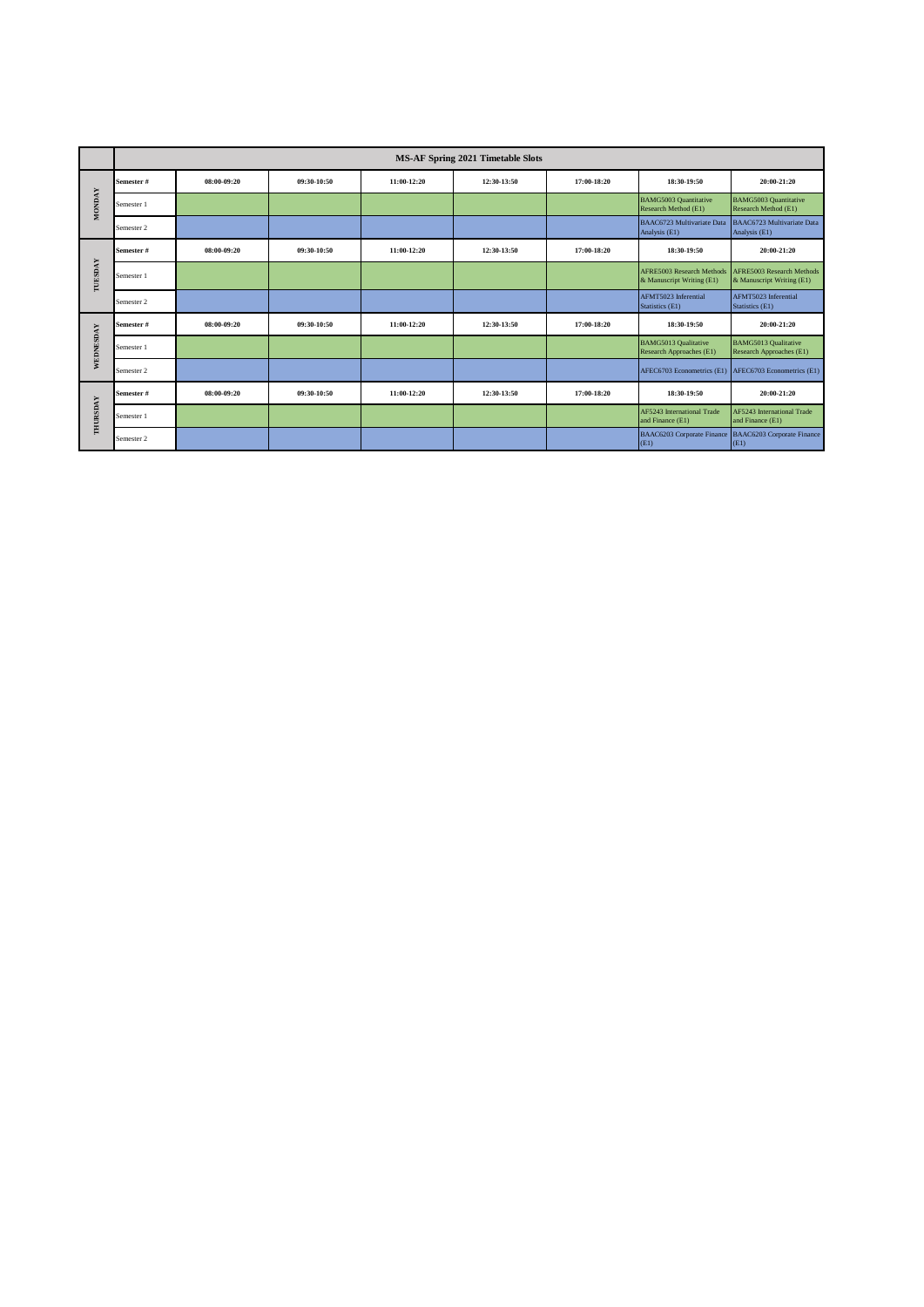|               | <b>MS-BA Spring 2021 Timetable Slots</b> |             |             |             |             |             |                                                                     |                                                                        |
|---------------|------------------------------------------|-------------|-------------|-------------|-------------|-------------|---------------------------------------------------------------------|------------------------------------------------------------------------|
| <b>MONDAY</b> | Semester #                               | 08:00-09:20 | 09:30-10:50 | 11:00-12:20 | 12:30-13:50 | 17:00-18:20 | 18:30-19:50                                                         | 20:00-21:20                                                            |
|               | Semester 1                               |             |             |             |             |             | <b>BAMG5003 Quantitative</b><br>Research Method (E1)                | <b>BAMG5003 Quantitative</b><br>Research Method (E1)                   |
|               | Semester 2                               |             |             |             |             |             | HRM5993 Human<br>Resource Management:<br>Strategy and Practice (E1) | HRM5993 Human<br>Resource Management:<br>Strategy and Practice (E1)    |
| TUESDAY       | Semester #                               | 08:00-09:20 | 09:30-10:50 | 11:00-12:20 | 12:30-13:50 | 17:00-18:20 | 18:30-19:50                                                         | 20:00-21:20                                                            |
|               | Semester 1                               |             |             |             |             |             | <b>AFRE5003 Research Methods</b><br>& Manuscript Writing (E1)       | AFRE5003 Research Methods<br>& Manuscript Writing (E1)                 |
|               | Semester 2                               |             |             |             |             |             | Analysis (E1)                                                       | BAAC6273 Multivariate Data BAAC6273 Multivariate Data<br>Analysis (E1) |
|               | Semester #                               | 08:00-09:20 | 09:30-10:50 | 11:00-12:20 | 12:30-13:50 | 17:00-18:20 | 18:30-19:50                                                         | 20:00-21:20                                                            |
| WEDNESDAY     | Semester 1                               |             |             |             |             |             | <b>BAMG5013 Qualitative</b><br>Research Approaches (E1)             | <b>BAMG5013 Qualitative</b><br>Research Approaches (E1)                |
|               | Semester 2                               |             |             |             |             |             |                                                                     |                                                                        |
| THURSDAY      | Semester #                               | 08:00-09:20 | 09:30-10:50 | 11:00-12:20 | 12:30-13:50 | 17:00-18:20 | 18:30-19:50                                                         | 20:00-21:20                                                            |
|               | Semester 1                               |             |             |             |             |             | BAHR6323 Performance<br>Management and Motivation<br>(E1)           | BAHR6323 Performance<br>Management and Motivation<br>(E1)              |
|               | Semester 2                               |             |             |             |             |             |                                                                     |                                                                        |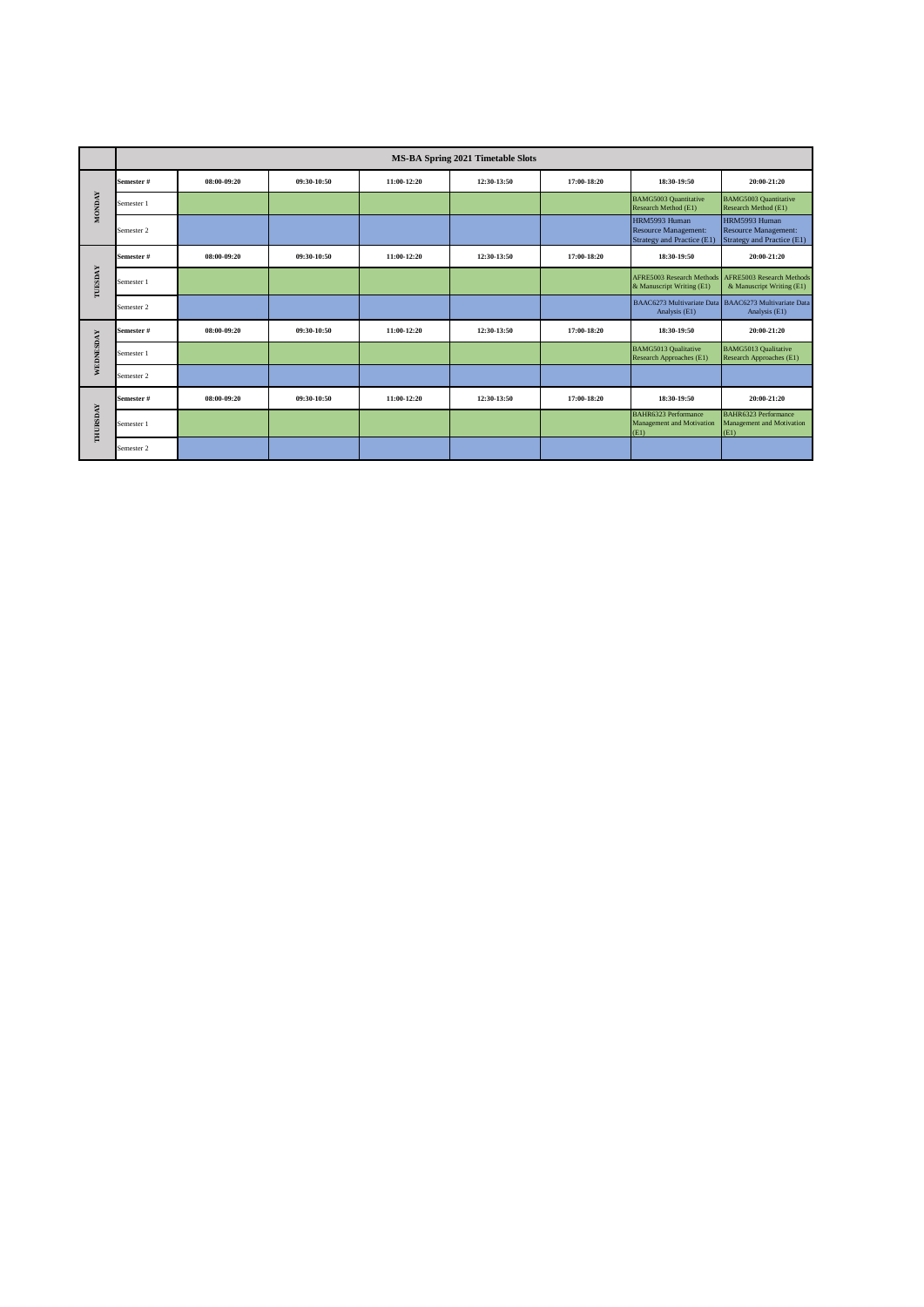|               | PhD BA Spring 2021 Timetable Slots |             |             |             |             |             |                                                                  |                                                                  |
|---------------|------------------------------------|-------------|-------------|-------------|-------------|-------------|------------------------------------------------------------------|------------------------------------------------------------------|
| Monday        | Semester #                         | 08:00-09:20 | 09:30-10:50 | 11:00-12:20 | 12:30-13:50 | 17:00-18:20 | 18:30-19:50                                                      | 20:00-21:20                                                      |
|               | Semester 2                         |             |             |             |             |             | MGMT6613 Advanced<br>Theories in Business and<br>Management (E1) | MGMT6613 Advanced<br>Theories in Business and<br>Management (E1) |
| TUESD         | Semester #                         | 08:00-09:20 | 09:30-10:50 | 11:00-12:20 | 12:30-13:50 | 17:00-18:20 | 18:30-19:50                                                      | 20:00-21:20                                                      |
|               | Semester 2                         |             |             |             |             |             | PHIL5713 Philosophy of<br>Management (E1)                        | PHIL5713 Philosophy of<br>Management (E1)                        |
| ⊶<br>WEDNESDA | Semester #                         | 08:00-09:20 | 09:30-10:50 | 11:00-12:20 | 12:30-13:50 | 17:00-18:20 | 18:30-19:50                                                      | 20:00-21:20                                                      |
|               | Semester 2                         |             |             |             |             |             | <b>BAAC5213 Contemporary</b><br>Methods of Data Analysis<br>(E1) | <b>BAAC5213 Contemporary</b><br>Methods of Data Analysis<br>(E1) |